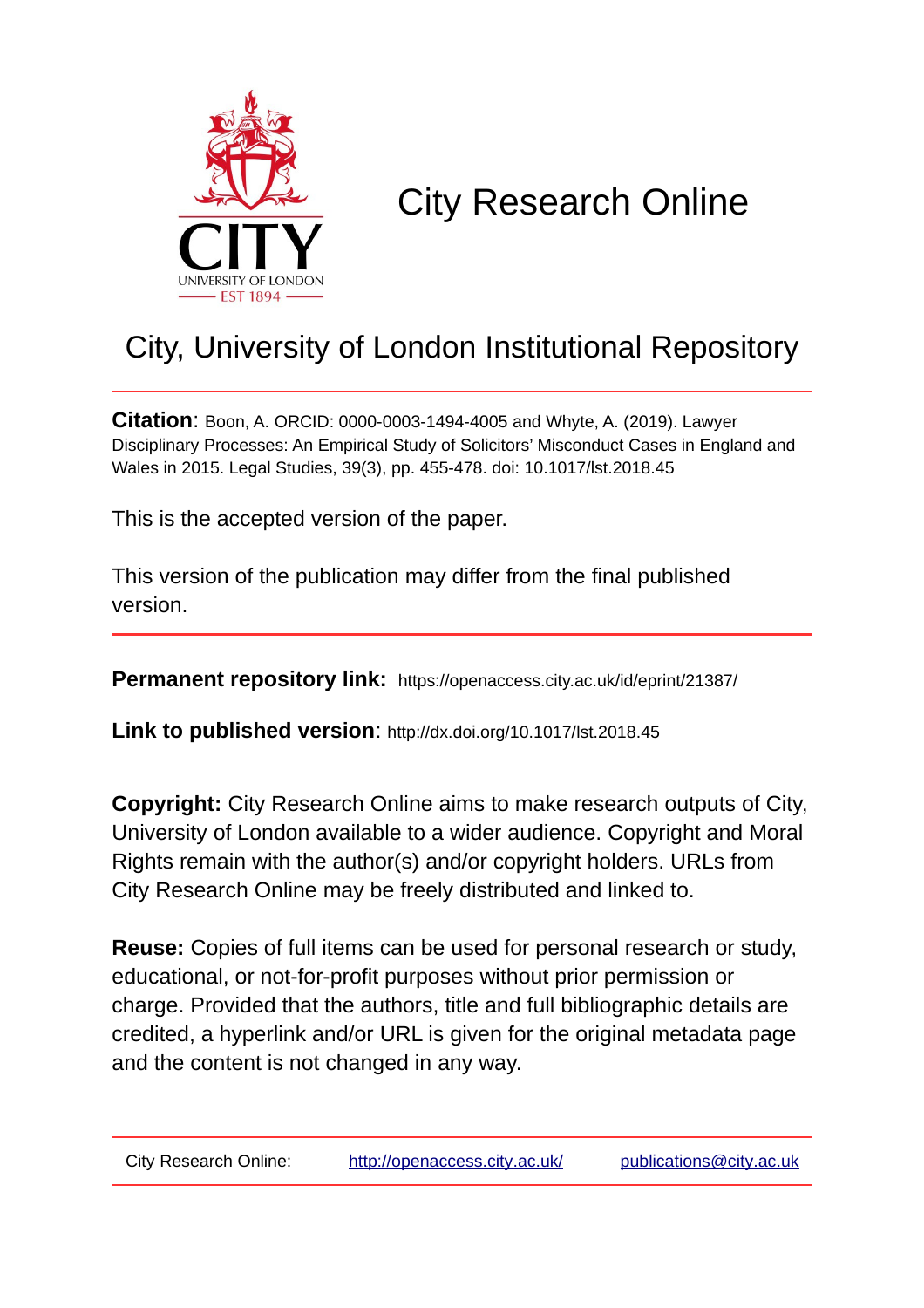#### **This is an authors' final copy of an article accepted for publication in** *Legal Studies*

# *Lawyer Disciplinary Processes: An Empirical Study of Solicitors' Misconduct Cases in England and Wales in 2015*

#### Andrew Boon[∗](#page-1-0) and Avis Whyte[∗](#page-1-1)[∗](#page-1-2)

*The Legal Services Act 2007 effected major changes in the disciplinary system for solicitors in England Wales. Both the practice regulator, the Solicitors Regulation Authority, and a disciplinary body, the Solicitors Disciplinary Tribunal, were reconstituted as independent bodies and given new powers. Our concern is the impact of the Act on the disciplinary system for solicitors. Examination of this issue involves consideration of changes to regulatory institutions and the mechanics of practice regulation. Drawing on Foucault's notion of governmentality, empirical evidence drawn from disciplinary cases handled by the SDT and the SRA in 2015 is used to explore potentially different conceptions of discipline informing the work of the regulatory institutions. The conclusion considers the implications of our findings for the future of the professional disciplinary system.*

#### 1. INTRODUCTION

The Legal Services Act 2007 (LSA) intended to precipitate a revolution in the regulation of legal services in England and Wales. The main purpose of the Act was to achieve deregulation and liberalisation of the legal services market. Its signal policy was to recognise organisations allowing non-lawyer investment and management. This created a legal services market regarded as 'one of the most liberalised in the world',<sup>[1](#page-1-3)</sup> but also demonstrated an intention that large corporations rather than small firms of lawyers should provide mainstream legal services to ordinary consumers. The de-regulatory process was furthered by ending the regulatory role of professional bodies and completely reconfiguring the regulatory infrastructure. Various agencies created under the Act promoted a specific kind of regulation used in the financial services industry. It seeks to shift regulatory focus, from rules to risks, and uses management responsibility to affect business organisation, governance and strategy.<sup>[2](#page-1-4)</sup> The LSA formed part of a wider process of public and private sector reform, designed to bring legal services within the ambit of the regulatory state<sup>[3](#page-1-5)</sup> by establishing 'responsive regulation'; arrangements geared to symbiotic relationships between state regulation and private orderings.<sup>[4](#page-1-6)</sup> This article explores what impact neoliberal regulatory methods had on lawyers' disciplinary systems, a key part of a professionalised legal services market.

We are grateful to the Nuffield Foundation for a grant enabling us to establish a methodology for this research. We thank the SRA for supplying data on the disposal of cases and Crispin Passmore and Chloe Zeng of the Solicitors Regulation Authority for comments on a draft. Errors, interpretations and opinions are our own.

<span id="page-1-0"></span> <sup>\*</sup> Professor of Law, The City Law School, City, University of London.

<sup>\*\*</sup> Senior Research Fellow, University of Westminster, London.

<span id="page-1-4"></span><span id="page-1-3"></span><span id="page-1-2"></span><span id="page-1-1"></span><sup>&</sup>lt;sup>1</sup> C Binham 'UK Legal Services Act leads to creation of new business models' Financial Times 9 October 2014; available at<https://www.ft.com/content/8866e9ea-39f9-11e4-83c4-00144feabdc0> (accessed 20 March 2018). <sup>2</sup> J Gray and J Hamilton *Implementing Financial Regulation: Theory and Practice* (Chichester: Wiley and Sons, 2006).<br><sup>3</sup> M Moran 'The Rise of the Regulatory State in Britain' (2001) 54 Parl Aff 19.

<span id="page-1-6"></span><span id="page-1-5"></span><sup>&</sup>lt;sup>4</sup> I Ayres and J Braithwaite *Responsive Regulation: Transcending the Deregulation Debate* (Oxford: Oxford University Press, 1992).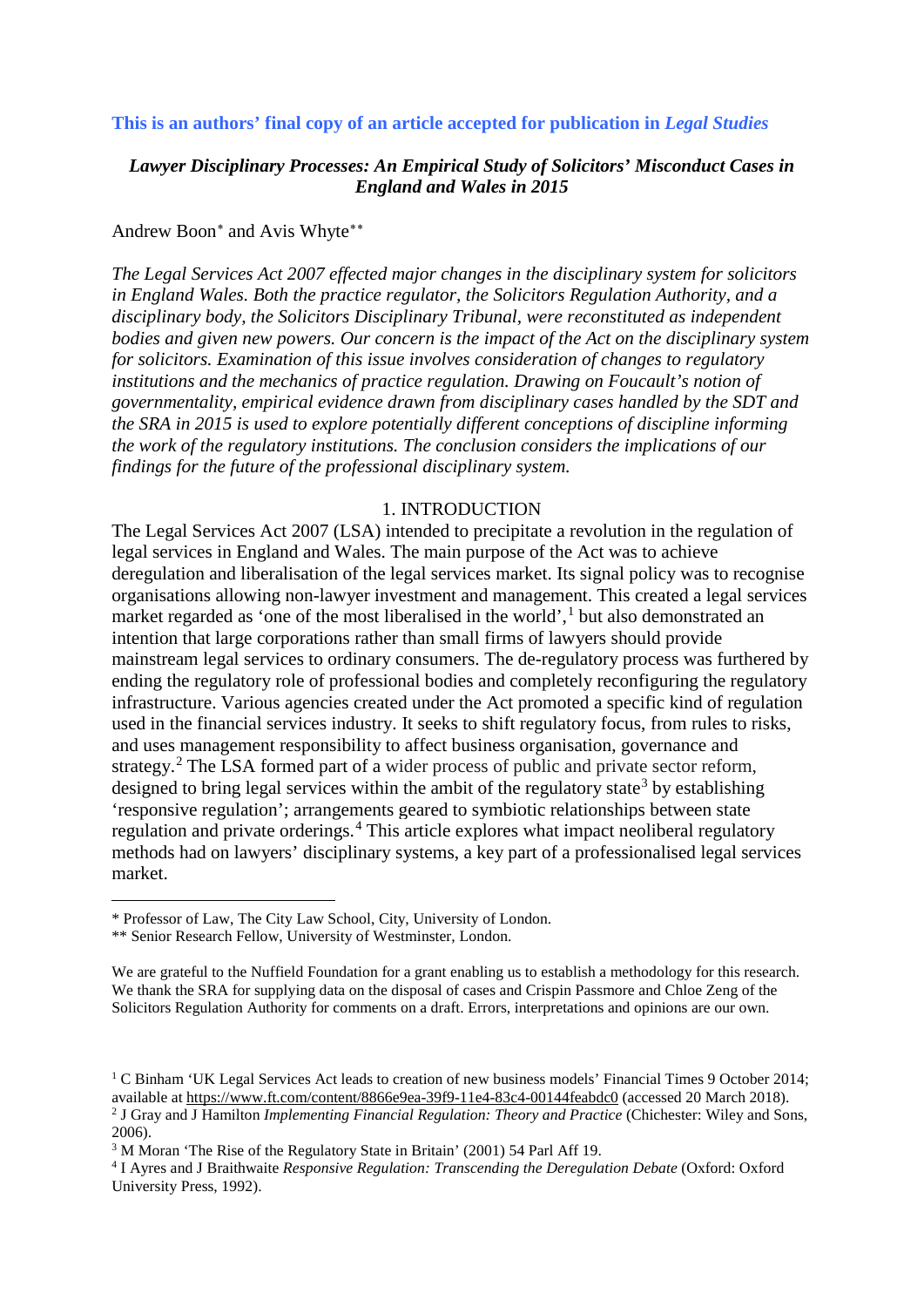The influence of regulation on individual behaviour is a theme of Foucault's work on the transition in criminal sanctions from physical punishment to confinement. [5](#page-2-0) He observed that the introduction of the prison provided the opportunity to use novel technologies of surveillance.<sup>[6](#page-2-1)</sup> He argued that the techniques of hierarchical observation, normalising judgment and their combination in assessment procedures, which he called 'the examination<sup>'[7](#page-2-2)</sup> pervade social institutions aiming to affect individual subjectivity. Foucault's theory of governmentality proposes that the self-regulation of the subject using such techniques, aims to negate the need for external regulation. Their manifestation in both state regulation and attempts to instil self-government on the population<sup>[8](#page-2-3)</sup> is particularly marked in initiatives across liberal and neoliberal economies. Institutions aim to normalise conduct conducive to enterprise, thereby affecting individual self-identity and subjectivity.<sup>[9](#page-2-4)</sup> Foucault argued that three factors determine the character of systems of social discipline, the system's underlying purposes, its social institutions and the available technology of regulation,  $10$  is particularly relevant to the regulation of what was, until 2007, a professionalised legal services market.

The LSA effected fundamental change in the first two of Foucault's three factors, philosophy and institution. The philosophy was set out in the first section of the Act declaring, inter alia, the regulatory objectives of promoting competition and the consumer interest. The institutional changes made by the LSA were intended to reflect a de-regulatory agenda. The central thrust was abolition of the regulatory role of professional self-regulating organisations. A number of new regulatory institutions were therefore created. These included a Legal Ombudsman (LeO) to receive complaints against all regulated lawyers<sup>[11](#page-2-6)</sup> and a government agency, the Legal Services Board (LSB), answerable to government for achieving the Act's regulatory objectives. The levers of changes to practice regulation were in the hands of new 'front line regulators' constituted independently of the professional bodies. A key mechanism of change was the LSB's oversight of and influence over these institutions. Those responsible for the three main areas of regulation for solicitors, the largest legal profession in England and Wales, were the Solicitors Regulation Authority (SRA) and the Solicitors Disciplinary Tribunal (SDT). The SDT was constituted as a professional institution in 1974 to hear misconduct allegations against individual practitioners. It changed little after the LSA, being relatively insulated from the LSB's influence. Its *raison d'etre* is, however, potentially at odds with the rationale of the LSA and the regulatory direction taken by the SRA. This increasingly reflects a changing logic of regulation.

Freidson identified three regulatory logics and their complementary mechanisms: professionalism (collegial control of markets in a spirit of public service), perfect competition

<span id="page-2-0"></span> <sup>5</sup> M Foucault *Discipline and Punish: the Birth of the Prison* (trans. A Sheridan) (New York: Random House, 2nd edn, 1995).<br><sup>6</sup> Exemplified by Jeremy Bentham's Panopticon, a prison in which inmates could be seen but did not know when

<span id="page-2-1"></span>they were being observed, J Bentham *Panopticon; or, The Inspection House* (Dodo Press, 2008).

<span id="page-2-2"></span><sup>7</sup> Foucault above n5, p 170.

<span id="page-2-3"></span><sup>8</sup> M Foucault *Security, Territory, Population: Lectures at the Collège de France 1977-1978* AI Davidson (ed) G Burchell (trs) (Basingstoke: Palgrave Macmillan, 2007) p 88.

<span id="page-2-4"></span><sup>9</sup> D Knights 'Governmentality and Financial Services: Welfare Crises and the Financially Self-Disciplined Subject' in G Morgan and D Knights (eds) *Regulation and Deregulation in European Financial Services* (London: Palgrave Macmillan, 1997), J Waring 'Adaptive regulation or governmentality: patient safety and the changing regulation of medicine' (2007) 29(2) Sociology of Health and Illness 163.  $10$  Above n 5.

<span id="page-2-6"></span><span id="page-2-5"></span> $11$  LSA, Sch 4, Pt I. and see http:/[/www.legalombudsman.org.uk](http://www.legalombudsman.org.uk/) (accessed 22 March 2018).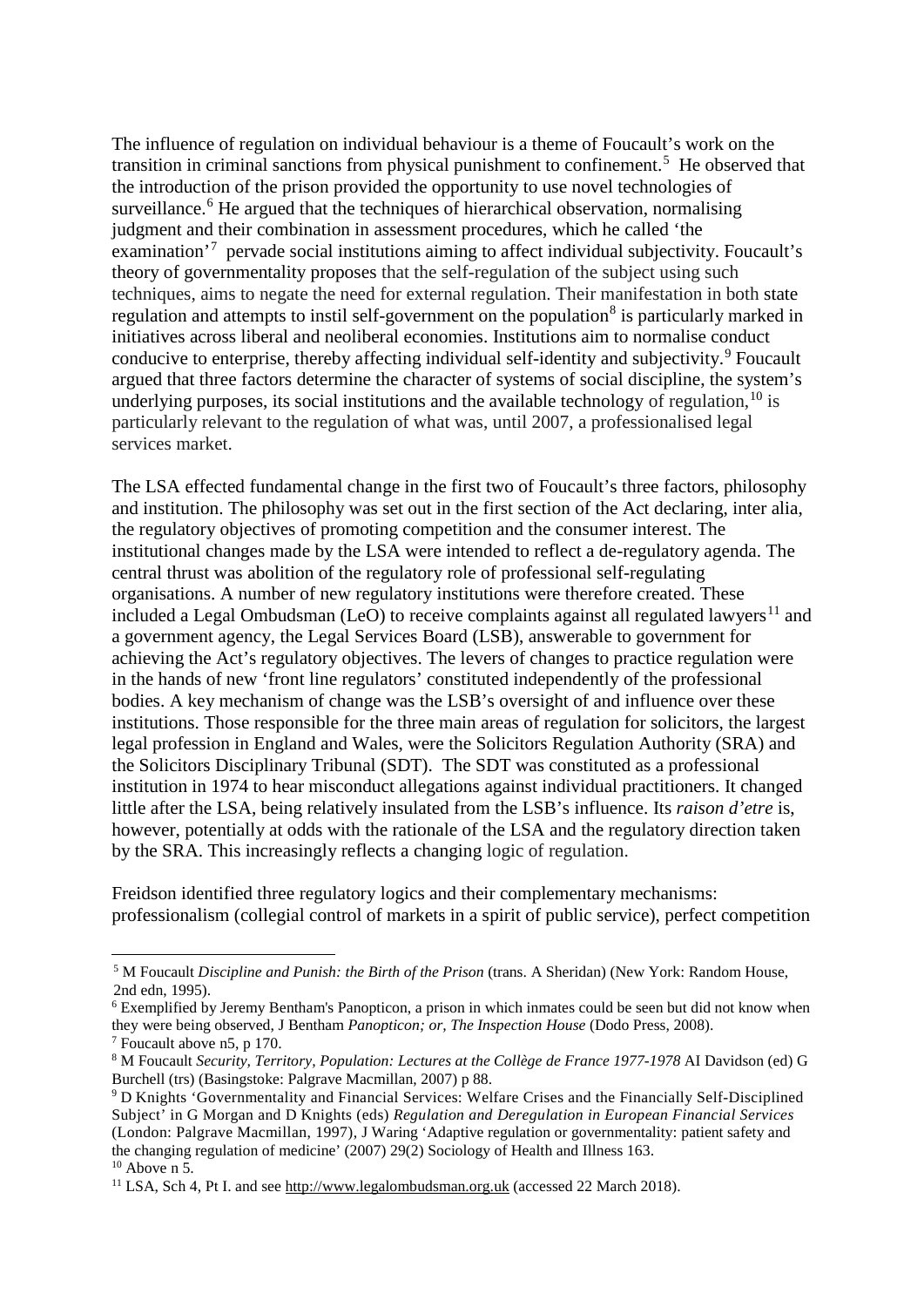(a free market with minimal regulation) and corporate bureaucracy (maximising the advantages of effective management).<sup>[12](#page-3-0)</sup> The SRA's regulatory strategy has gradually moved away from the policies of professionalism towards those promoting competition and corporate bureaucracy.[13](#page-3-1) In terms of practice regulation, however, the forum for the 'modernisation' of legal services regulation is the modern law firm. The main focus has been on a process of ratcheting up the responsibility of law firms for regulation, exemplified by a rule book that addresses the employing organisation rather than the individual lawyer. This development was anticipated by strand of the legal ethics literature which advocated building the 'ethical infrastructure' of conventional law firms as a way of addressing lawyer misconduct.<sup>[14](#page-3-2)</sup> The legal office is also viewed as a site of control of the individual in the organisational theory literature, where more subtle mechanisms of control are described.[15](#page-3-3)

Brown and Lewis argue that processes of observation, normalisation and examination, processes identified by Foucault as features of modern disciplinary systems, are particularly effective in legal workplaces.<sup>[16](#page-3-4)</sup> Routines such as time recording potentially define the identity of workers even in sectors, such as the professions, characterised by collegiality and relatively autonomous work places. Through the process of normalisation the individual accepts subjection to their work role and consequent limitations on their autonomy. In this approach to regulation '[d]isciplinary power is not, or not just sporadic and spectacular, but regular and monotonous… the mundane, everyday, repeated patterns of activity which characterize processes of (self) organizing'.[17](#page-3-5) The ability of institutions to perform a disciplinary function by affecting the behaviour of the individual employee depends on their capacity to provide more effective surveillance and control of regulated populations. The legal services market in England and Wales comprises different spheres of solicitors' practice. A broad division between corporate and 'private plight' clients, recognised in the literature.<sup>[18](#page-3-6)</sup> is the basis of very different firm structures. Sole practitioners and small firm tend to operate in the private plight sphere and their partners are over-represented in the SDT. This is a challenge to a system of regulation based on theories of governmentality.

This article explores the development of the regulatory system of solicitors following the LSA. Our account begins by exploring the evolution of the regulatory system following the Act. We argue that the shift in the SRA's regulatory strategy towards corporate bureaucracy presents different concepts of discipline in the post-LSA regulatory regime. The themes of regulation and governmentality are examined using empirical data on the role of the SRA as a practice regulator and prosecuting authority and that of the SDT as adjudicator. In conclusion we consider how the nature of risk associated with particular activities of the regulated population might determine tools of governance.<sup>[19](#page-3-7)</sup> We also consider whether the SDT, in

<span id="page-3-3"></span><sup>15</sup> AD Brown and MA Lewis 'Identities, Discipline and Routines' (2011) 32(7) OS 871.

<span id="page-3-0"></span> <sup>12</sup> E Freidson *Professionalism: The Third Logic* (Oxford: Blackwell Publishers, 2001).

<span id="page-3-1"></span><sup>&</sup>lt;sup>13</sup> A Boon 'Cocktails of Logics - Reform of Legal Services Regulation in England and Wales' in A Boon (ed) *International Perspectives on the Regulation of Lawyers and Legal Services* (Oxford and Portland, Oregon: Hart Publishing, 2017) p 209.

<span id="page-3-2"></span><sup>&</sup>lt;sup>14</sup> T Schneyer 'Professional Discipline for Law Firms?' (1991) 77 Cornell L Rev 1, E Chambliss and DB Wilkins 'Promoting Effective *Ethical Infrastructure* in Large *Law Firms*: A Call for Research and. Reporting' (2002) 30 Hofstra L Rev 691, C Parker, A Evans, L Haller, S Le Mire and R Mortensen 'The ethical infrastructure of legal practice in larger law firms: values, policy and behaviour' (2008) 31(1) UNSWLR 158.

<span id="page-3-4"></span><sup>16</sup> Ibid.

<span id="page-3-5"></span><sup>17</sup> Ibid, p 888.

<span id="page-3-6"></span><sup>18</sup> J Heinze and E Lauman *Chicago Lawyers: The Social Structure of the Bar* (New York: Russell Sage Foundation, 1982).

<span id="page-3-7"></span><sup>&</sup>lt;sup>19</sup> Gray and Hamilton, above n 2, p 9.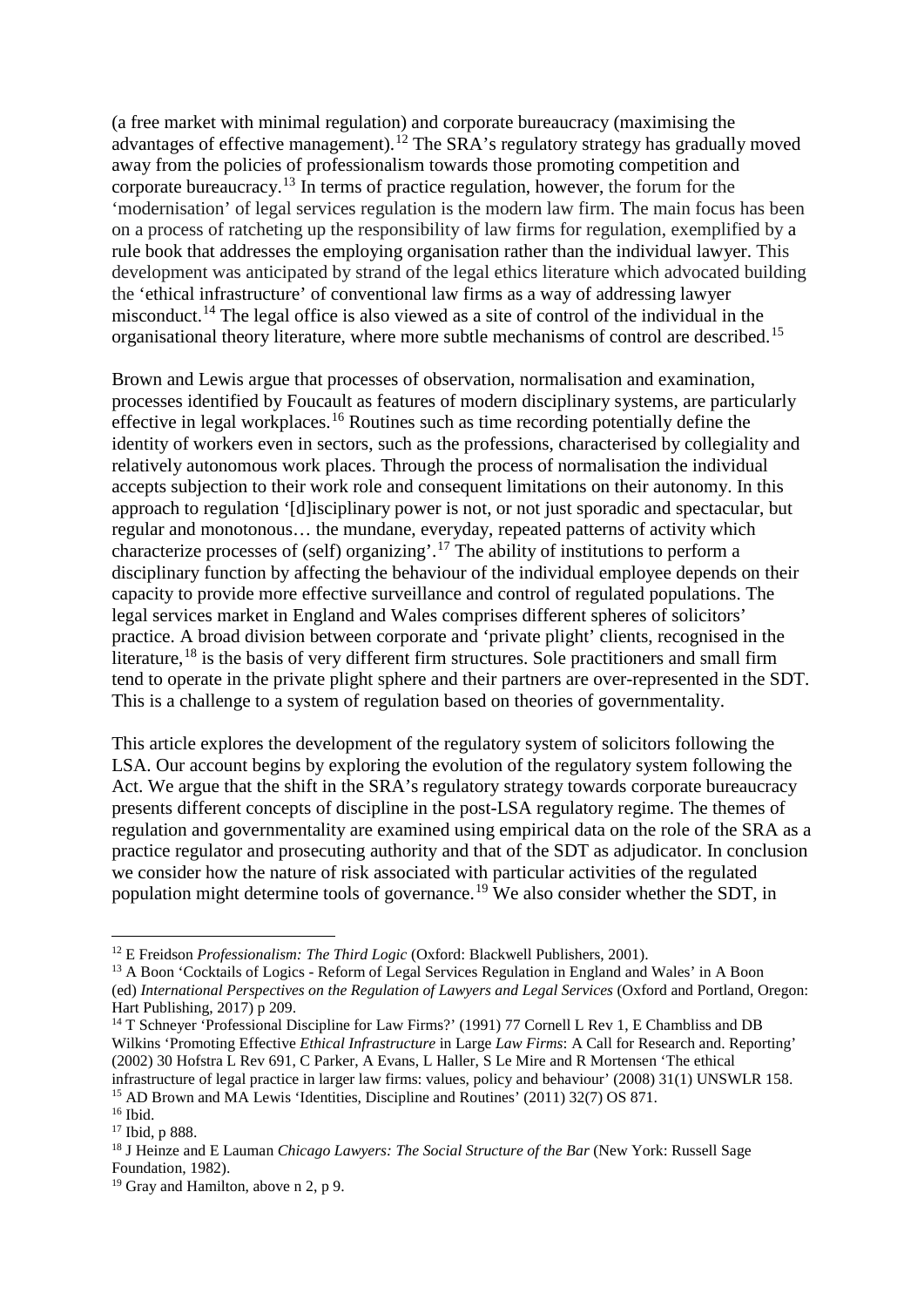some ways a surprising survivor of the LSA revolution, performs a necessary function. As a remnant of a professional regime representing the physical, public and ceremonial dimensions of discipline, it arguably sits uneasily in a system based on neoliberal theories of regulation.

#### 2. METHODOLOGY

Our data derives from material published by the SRA and material provided to us on the overall disposition of investigated cases during 2015. We also read the full published summaries of all 105 cases heard by the SDT  $2015$  $2015$ ,<sup>20</sup> yielding data on 132 solicitor respondents.[21](#page-4-1) While such records provide 'an underutilised window' on lawyer misconduct,<sup>[22](#page-4-2)</sup> their form, and hence their usefulness, can vary greatly.<sup>[23](#page-4-3)</sup> Hence, gaps remain in different aspects of the study.<sup>[24](#page-4-4)</sup> The Statistical Package for Social Scientists was used to analyse data from the transcripts. Each line of the database represented one SDT case against one respondent and contained variables such as, age, sex, the charges, mitigation and outcome of the hearing. Quantitative and qualitative data from the SDT records provide both an overview of the process and insight into how the tribunal approached cases.<sup>[25](#page-4-5)</sup> In addition to these two main sources of data, we used web searches on the fate of the firms from which respondents before the SDT came<sup>[26](#page-4-6)</sup> and other demographic data.<sup>[27](#page-4-7)</sup>

# 3. THE POST-LSA REGULATORY SYSTEM

#### (a) Regulatory framework

In 2007 the Law Society established the SRA as the independent regulator for solicitors, responsible for developing the system of practice regulation; in Foucault's terms the 'technology' of discipline. As practice regulator the SRA is responsible for admissions (including educational requirements), the conduct framework and the prosecution of misconduct. The LSA specifically provided that the SRA must not allow the Law Society to influence its regulatory strategy, which must be geared to supporting the eight regulatory objectives of the LSA.[28](#page-4-8) These include conventional objectives of the professional regulation of lawyers, such as supporting the rule of law and promoting and maintaining adherence to professional principles but made explicit the need to protect and promote the interests of

<span id="page-4-0"></span> $20$  At time of writing the case transcripts referred to in this article were available at

http:/[/www.solicitorstribunal.org.uk/judgment-search-results#search](http://www.solicitorstribunal.org.uk/judgment-search-results#search) (accessed 16 October 2017).

<span id="page-4-1"></span> $21$  This includes cases initiated before but concluded during 2015 but excludes those begun in but concluded after 2015. Note that all percentages cited in our report are valid percentages, that is, they are calculated by excluding missing data.

<span id="page-4-2"></span><sup>&</sup>lt;sup>22</sup> RL Abel *Lawyers in the Dock: Learning from Attorney Disciplinary Proceedings* (New York: OUP, 2008) p 53.

<span id="page-4-3"></span><sup>23</sup> See, for example the use of case studies by Abel, ibid, and RL Abel *Lawyers on Trial: Understanding Ethical Misconduct* (Oxford: OUP, 2010) and a special issue of Legal Ethics (2012) 15(2).<br><sup>24</sup> We were unable, for example, to reliably identify the ethnicity of respondents or to explore the reasoning

<span id="page-4-4"></span>behind SRA decisions not to refer cases to the SDT.

<span id="page-4-5"></span><sup>&</sup>lt;sup>25</sup> But not rich analysis of grievance committee decision-making, advocated by NL Piquero, MS Meitl, EM Brank, JL Woolard, L Lanza-Kaduce and AR Piquero 'Exploring Lawyer Misconduct: An Examination of the Self-Regulation Process' (2016) 37 Deviant Behav 573, 582.

<span id="page-4-6"></span><sup>26</sup> These included the Law Society's "Find a Solicitor" database; available at http://solicitors.lawsociety.org.uk, (accessed 20 October 2017).

<span id="page-4-7"></span><sup>27</sup> Including, The Law Society *Trends in the Solicitors' Profession Annual Statistics Report 2015* (London: The Law Society, 2016).

<span id="page-4-8"></span><sup>&</sup>lt;sup>28</sup> LSA s.1(1) and see also s.1(3).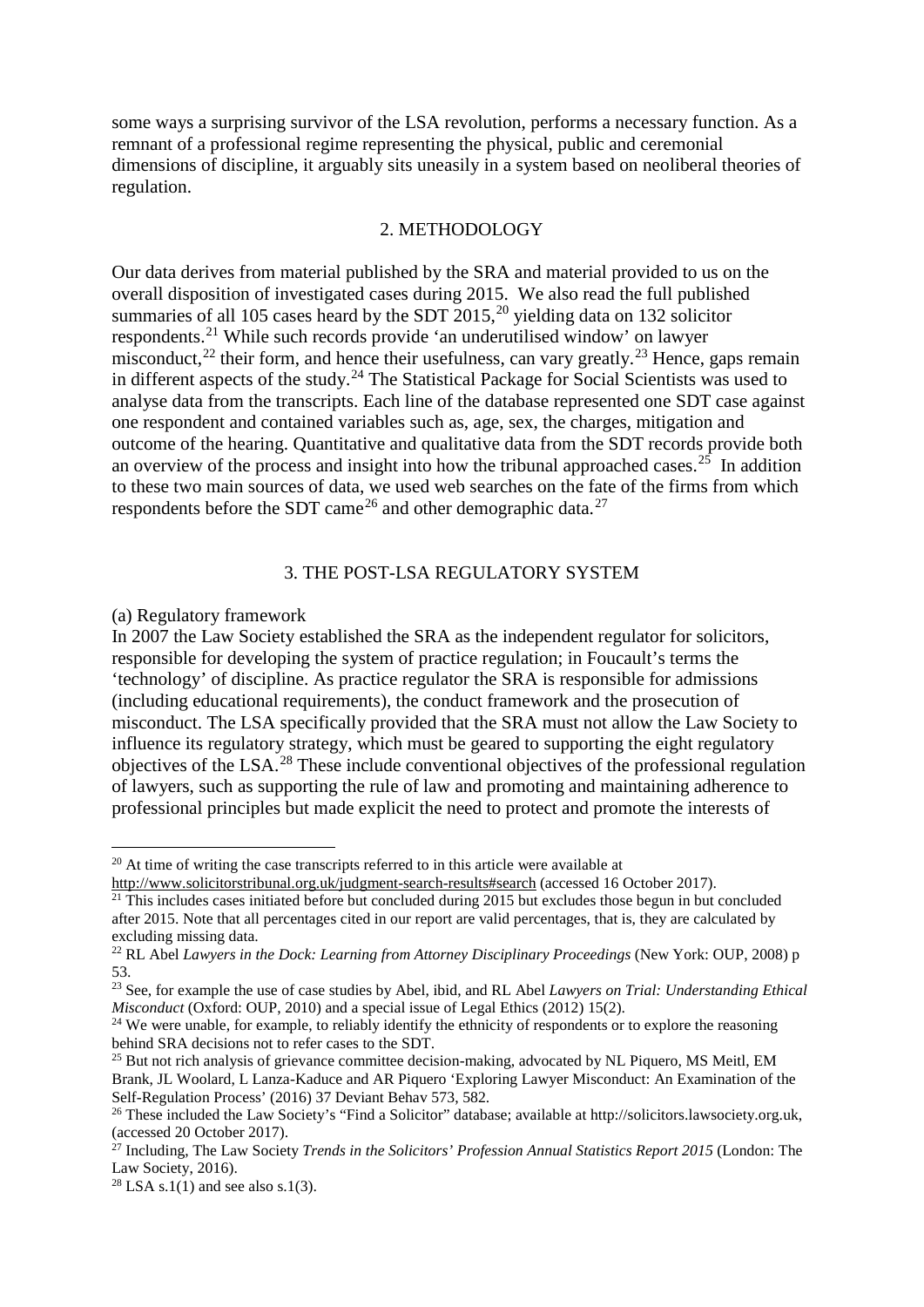consumers and competition in the provision of services. Otherwise, regulators were required to promote regulatory activity that was transparent, accountable, proportionate, consistent and targeted only at cases in which action was needed.<sup>[29](#page-5-0)</sup>

The SDT was originally established under the Solicitors Act 1974 'at the [Law] Society's request and in the public interest'.[30](#page-5-1) It was introduced at the same time as the Law Society acquired power to make disciplinary rules and investigate their breach, <sup>[31](#page-5-2)</sup> make account rules<sup>[32](#page-5-3)</sup> and intervene in solicitors' practices.<sup>33</sup> The Act arguably marked the height of an age in which the ideology of professionalism prevailed. Even twenty years later Sir Thomas Bingham MR, canvassing reasons for striking a solicitor from the roll in *Bolton v The Law Society*, <sup>[34](#page-5-5)</sup> identified 'the most fundamental of all: to maintain the reputation of the solicitors' profession as one in which every member, of whatever standing, may be trusted to the ends of the earth'.[35](#page-5-6) The role of the SDT did not change following the LSA. Its power to strike respondents from the roll of solicitors, arguably the essential professional power,  $36$  was traditionally exercised when it was necessary to protect the integrity of the professional body. Inevitably, such exclusion often came long after harm had been suffered by consumers or others. The philosophy of regulation represented by such tribunals therefore appears to be at odds with the consumer orientated objectives of the LSA and with the broader interest of the state in 'markets which are fair, efficient, orderly and clean'.[37](#page-5-8)

The LSA enhanced the powers of both the SDT and the SRA, but in a way that made them potential competitors for jurisdiction. The Act removed a restriction on the upper limit of fine the SDT could impose<sup>[38](#page-5-9)</sup> but gave the SRA new powers to issue written rebukes and impose fines of up to £2,000 on individual practitioners. These new powers of sanction, albeit minor, potentially deflected cases from the SDT. This may have been relatively unproblematic had the LSA not also given the SRA rights to fine new entities created by the LSA, Alternative Business Structures (ABS), up to £250 million and individuals working in them up to £50 million. The discrepancy in the power to fine solicitor practitioners and entities and their employees appeared illogical, spurring the SRA to seek to extend its power to fine solicitors on the grounds of consistency.<sup>[39](#page-5-10)</sup> If it were to be successful the SDT would effectively be left with striking off and suspension as its exclusive powers. The incremental extension of the SRA's powers therefore poses an existential threat to the SDT.

(b) Regulatory policy

The SRA promised a regulatory regime placing public and consumer interests at its heart.<sup>[40](#page-5-11)</sup> It would overhaul regulatory practice and forge a new relationship with regulated parties, adopt

<span id="page-5-8"></span><sup>37</sup> A Tosh *The Regulators Experience* (Speech to World Trade Organisation symposium on cross border supply of services, Geneva, April 2005).

<span id="page-5-11"></span>http://www.sra.org.uk/sra/consultations/internal-fining-powers.page#download (accessed 17 October 2017).<br><sup>40</sup> SRA Handbook 2011 (as amended): Introduction, para 3.

<span id="page-5-0"></span> <sup>29</sup> LSA s. 28(3).

<span id="page-5-1"></span> $30$  PA Leach, 'The New Look in Disciplinary Enforcement in England' (1975) 61 ABAJ 212.<br><sup>31</sup> Solicitors Act 1974 s.30.

<span id="page-5-3"></span><span id="page-5-2"></span><sup>32</sup> Ibid s.32.

<span id="page-5-4"></span><sup>33</sup> Ibid s.35.

<span id="page-5-5"></span><sup>&</sup>lt;sup>34</sup> [1994] 2 All E.R. 486.<br><sup>35</sup> Ibid, 492e.

<span id="page-5-6"></span>

<span id="page-5-7"></span> $36$  M Jacob 'The strikethrough: an approach to regulatory writing and professional discipline' (2017) 37(1) Legal Stud 137

<span id="page-5-9"></span> $38 \text{ Sch}$  16, s 49(d) amending Solicitors Act 1974 s 47(2)(c).

<span id="page-5-10"></span><sup>&</sup>lt;sup>39</sup> The SRA wished for commensurate powers requiring a change to the primary legislation, see SRA *Consultation Paper: Proposal to increase the SRA's internal fining power* 2013; available at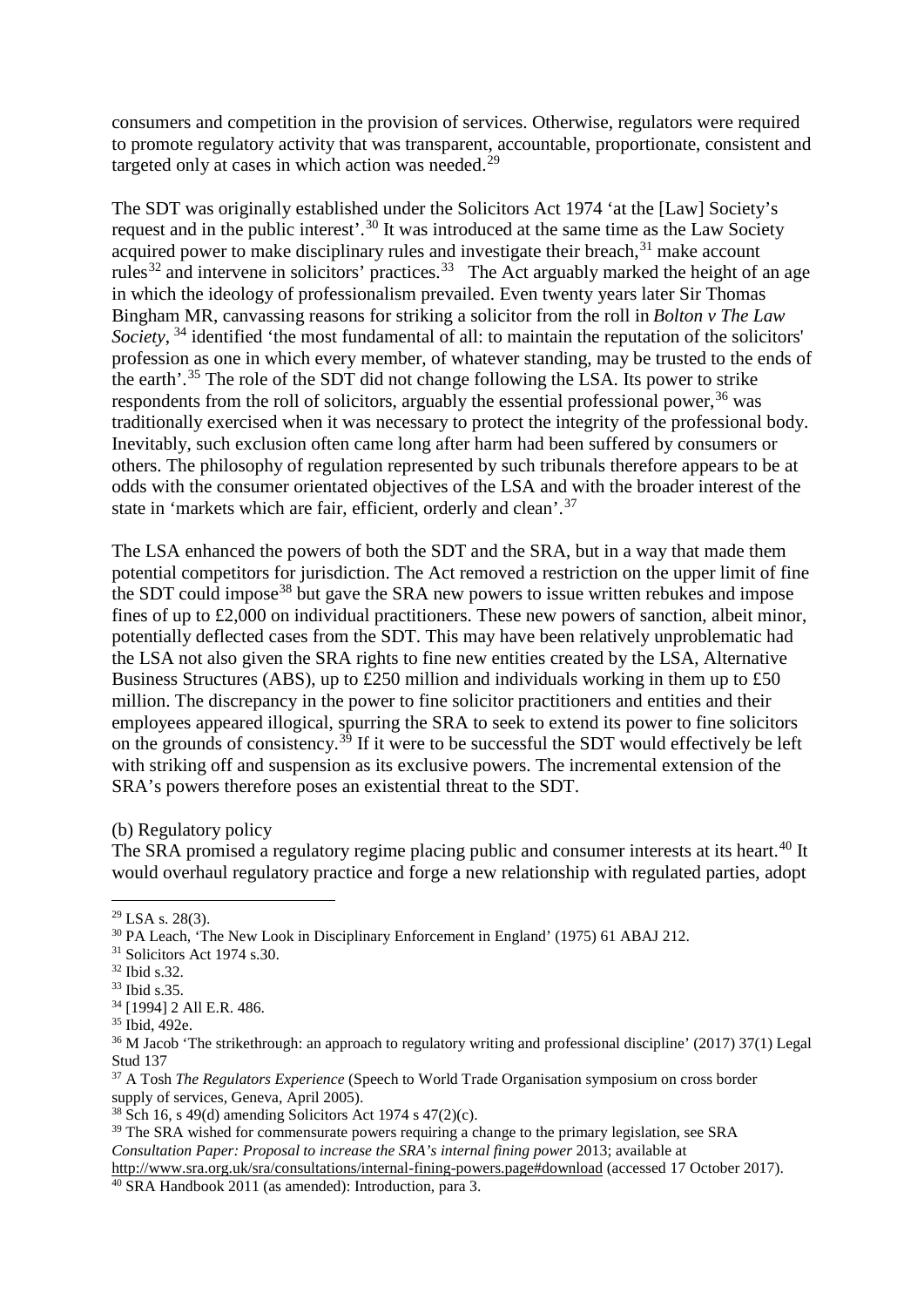risk-based strategies, a more proactive and preventative approach and 'focus resources on problem firms'.[41](#page-6-0)A significant step in the evolution of the new regime, publication of a new regulatory rulebook, occurred in 2011. The SRA Handbook retained six core duties in the previous code and added a further four primarily focused on running legal businesses. It presented these as ten mandatory principles defining 'the fundamental ethical and professional standards that we expect of all firms (including owners who may not be lawyers) and individuals when providing legal services'. [42](#page-6-1) As part of the Handbook, a new code of conduct reframed the rules in the previous code as 'Outcomes' to be achieved and 'Indicative Behaviours', examples of how they might be. The format represented a radical departure from the Solicitors Code of Conduct 2007, which was based on more conventional rules. This introduced some ambiguity in the behaviour expected of professionals since, in theory, there were various possible ways of achieving Outcomes.

The SRA Handbook resulted from several pressures. Prior to the LSA the Law Society had asked consultants to advise on regulation; both advocated a form of 'principles based regulation', the system used to regulate the financial industry.<sup>[43](#page-6-2)</sup> Further, the oversight regulator, the LSB, specified that licensing authorities for ABS companies potentially owned and run by non-lawyers, should also use that system. The Law Society had reservations about the SRA proposal to use the system as a framework for regulating ABS *and* individual solicitors. It argued that under rule-based systems:

'…solicitors are able to rely without hesitation upon uniformity of practice across the profession where it comes to issues such as conflict, confidentiality and undertakings. This enables routine commercial transactions to proceed smoothly and economically. This requires a set of quickly and easily enforceable obligations that sanction any failure to adhere to professional obligations... [T]he proposed rules as they currently stand contain a myriad of reporting requirements. We are concerned that this will mean that the SRA will be overwhelmed with reports under the various different rules as solicitors either misinterpret the requirements or take a risk averse approach to reporting.' [44](#page-6-3)

Despite these reservations the SRA went ahead. Thus, traditional solicitors' firms, even sole practitioners, were required to appoint a Head of Legal Practice and a Head of Finance, <sup>[45](#page-6-4)</sup> compliance posts required by the LSA for ABS.

The SRA's system imposed significant new responsibilities on firms for regulating the conduct of the solicitors they employed. One of the ten principles was that '[you] comply with your legal and regulatory obligations and deal with your regulators and ombudsmen in an open, timely and co-operative manner'.[46](#page-6-5) A new chapter, 'You and Your Regulator', appeared in the Handbook's Code of Conduct. [47](#page-6-6) This included sub-rules from the previous

<span id="page-6-0"></span> <sup>41</sup> See e.g. SRA *The Architecture of Change – Part 2* (2010) para 16; available at

[www.sra.org.uk/documents/sra/consultations/handbook/october-consultation-paper.doc](http://www.sra.org.uk/documents/sra/consultations/handbook/october-consultation-paper.doc) (accessed 4 May 2018).  $42$  Above n 40, para 3 (a).

<span id="page-6-2"></span><span id="page-6-1"></span><sup>43</sup> Lord Hunt of Wirral *The Hunt Review of the Regulation of Legal Services* (London: Law Society, 2009) and N Smedley *Review of the Regulation of Corporate Legal Work* (London: Law Society, 2009), although Smedley proposed it for corporate firms only.

<span id="page-6-3"></span><sup>44</sup> The Law Society *The Architecture of Change Part 2–consultation on the new SRA Handbook Law Society response* (London: Law Society, January 2011) p.4.

<span id="page-6-4"></span><sup>45</sup> LSA s.91.

<span id="page-6-5"></span><sup>46</sup> SRA Handbook. above n 40, Principle 7.

<span id="page-6-6"></span><sup>&</sup>lt;sup>47</sup> SRA Code of Conduct 2011, Chapter 10.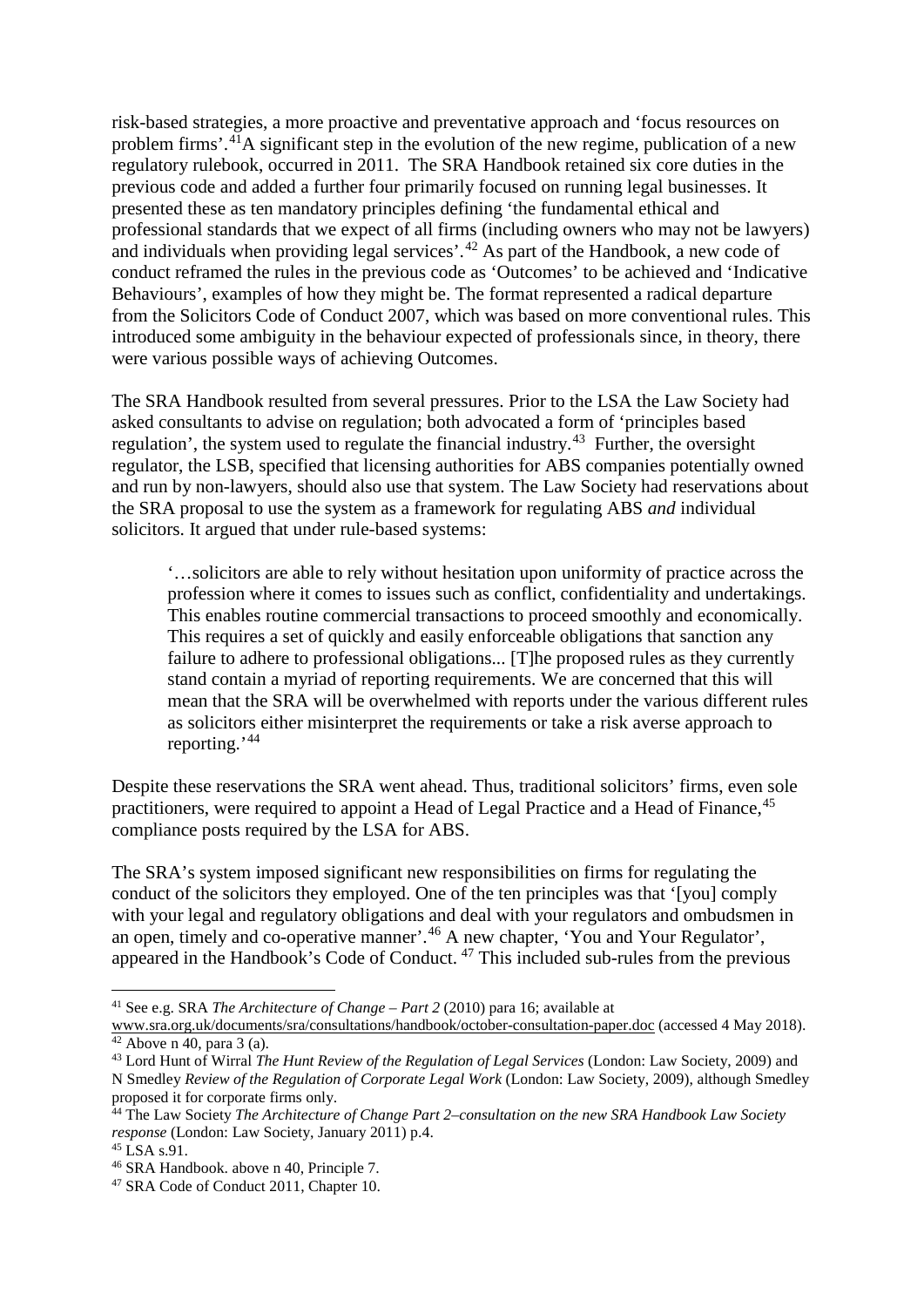code<sup>[48](#page-7-0)</sup> requiring regulated parties to notify the SRA promptly of serious financial difficulty or failure to comply with or achieve the principles and other requirements of the Handbook<sup>[49](#page-7-1)</sup> and to inform the SRA of serious misconduct. $50$ 

The subtle shift in regulatory method could be seen as a move from the regulatory logic of professionalism towards corporate bureaucracy. This, theoretically at least, offers regulators a range of different disciplinary technologies aimed at increasing employee commitment, motivation, performance and behaviour.<sup>[51](#page-7-3)</sup> Within firms the possibilities include conventional methods such as hierarchical management and surveillance, but might also include incentives.<sup>[52](#page-7-4)</sup> These techniques can be seen as part of a process 'responsibilisation', an aspect of governmentality whereby regulated populations are encouraged to rationally choose new ways of conducting themselves.<sup>[53](#page-7-5)</sup> External regulation increasingly assumes and builds on the responsibility of the regulated population. We see examples of this in requirements that entrants assess their own suitability to enter the profession, assess and confirm their own training needs and form their own continuing professional development programme.<sup>[54](#page-7-6)</sup>

The changes outlined could be interpreted as a refinement of professional methodology, but proposals for education and training of solicitors suggest a decisive change in regulatory strategy. Professionalism uses an intensive and common initial phase of education and training to both select suitable individuals and socialise them into a collegial social group.[55](#page-7-7) Individual discipline largely depends on personal self-regulation, group identification and peer pressure. Formal discipline, as represented by the SDT, is directed at irredeemable failures of the socialisation process. The SRA is adopting policies that incrementally move away from the collegial strategies of professionalism. Perhaps the most fundamental of these is the proposal that prospective solicitors need only pass a Solicitors Qualifying Examination (SQE). One of the espoused advantages of removing requirements to take prescribed undergraduate and vocational courses<sup>[56](#page-7-8)</sup> is that future solicitors will begin their careers, not in traditional law firms, having taken law degrees, but in corporate employment or as beneficiaries of corporate patronage, having an undergraduate degree *or equivalent* experience.<sup>[57](#page-7-9)</sup> This continues a development already seen in the form of bespoke, firm

<span id="page-7-5"></span><sup>53</sup> T Lemke 'Foucault, Governmentality, and Critique' (2010) 14(3) Rethinking Marxism 49.

<span id="page-7-6"></span><sup>54</sup> SRA *Annual Review 2015/16* (London and Birmingham: SRA, 2016); available at

<span id="page-7-0"></span> <sup>48</sup> Ibid R.20.03 and R.20.04.

<span id="page-7-1"></span><sup>49</sup> SRA Code of Conduct 2011, O(10.3).

<span id="page-7-2"></span><sup>50</sup> Ibid, O(10.4).

<span id="page-7-3"></span><sup>51</sup> J Collier and R Esteban 'Corporate social responsibility and employee commitment' (2007) 16(1) Business Ethics 19.

<span id="page-7-4"></span> $52$  For example, Axiom, promotes itself as being a global leading alternative legal services provider, at the forefront of a new era of legal services. It rewards employees with a form of equity, stock awards, for demonstrating 'good client facing skills' and 'corporate citizenship', doing away with partners and billing targets, see [https://www.axiomlaw.com](https://www.axiomlaw.com/) (accessed 23 March 2018). See also Binham, above n 1.

http:/[/www.sra.org.uk/sra/how-we-work/reports/annual-review/annual-review-2015-16.page](http://www.sra.org.uk/sra/how-we-work/reports/annual-review/annual-review-2015-16.page) (accessed 20 October 2017).

<span id="page-7-7"></span><sup>55</sup> MS Larson *The Rise of Professionalism: A Sociological Analysis* (Berkeley CA: University of California Press, 1977) and Freidson, above n 12.

<span id="page-7-8"></span><sup>56</sup> SRA *A New Route to Qualification: The Solicitors Qualifying Examination* (2017); available at <https://www.sra.org.uk/sra/consultations/solicitors-qualifying-examination.page#download> (accessed 4 May 2018)

<span id="page-7-9"></span> $57$  The SOE will 'validate different routes to qualification, including 'earn as you learn' pathways such as apprenticeships', see news release 'SRA announces new solicitors assessment to guarantee high standards' 25 April 2017; available at <https://www.sra.org.uk/sra/news/press/sqe-ensure-high-consistent-standards.page> (accessed 17 March 2018).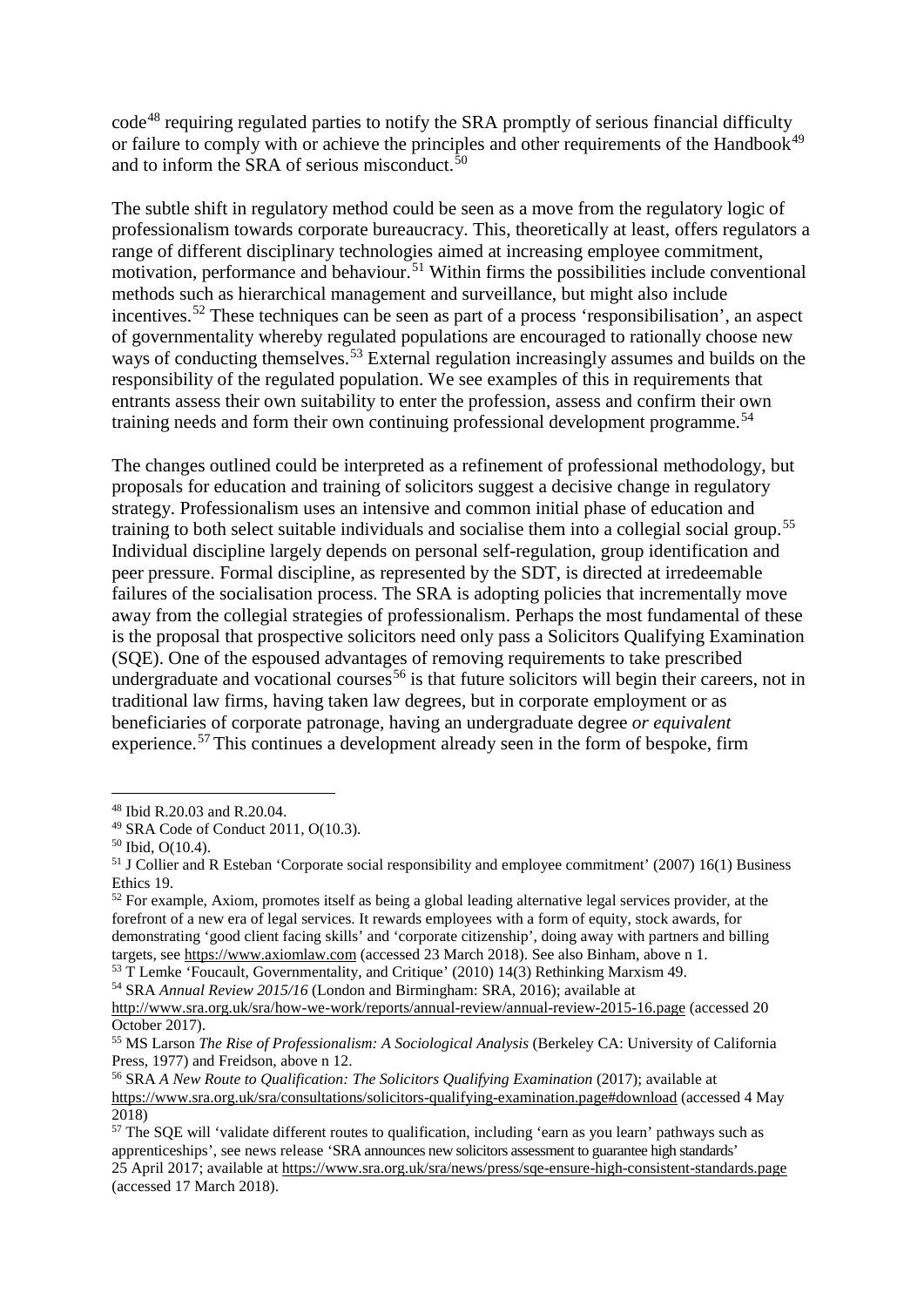sponsored vocational courses.<sup>[58](#page-8-0)</sup> It potentially replaces the professional ideal of a common educational experience with induction into the culture of a specific organisation.

# (c) Disciplinary tribunal references and alternative disposals

In terms of practice regulation, references to the SDT are the tip of a much larger framework. Unlike many lawyer discipline systems,  $59$  the solicitors system does not deal with consumer complaints, which are the province of the LeO. Nevertheless, in 2015/16 the SRA received around 11,000 reports about solicitors and businesses it regulates. [60](#page-8-2) Approximately 9.6%  $(1,079)$  of these were referred to LeO,<sup>[61](#page-8-3)</sup> but the remainder were assessed in order to decide whether or not there should be further investigation, usually by examination of the practice files and accounts, by the SRA's Forensic Investigation Unit (FIU).<sup>[62](#page-8-4)</sup>

Although the Law Society had used a power to impose conditions on practising certificates as a way of dealing with some cases of misconduct, the new powers to rebuke or fine extended its options. From 2007 the SRA also made more extensive use of regulatory settlement agreements (RSAs) under which solicitors could even agree to being struck off, denying them their livelihood. In 2015 restrictions were imposed on practising certificates in 24 cases.<sup>[63](#page-8-5)</sup> Additionally, the SRA upheld 286 allegations resulting in 140 letters of advice, 26 warnings, 43 rebukes or reprimands and 16 fines.<sup>[64](#page-8-6)</sup> A further 199 allegations were referred to the SRA's legal directorate with the intention that disciplinary proceedings should be issued. The fact that these referrals resulted in only 105 cases is explained by the fact that some were rescinded, or led to a RSA, or that multiple investigations led to just one hearing.<sup>[65](#page-8-7)</sup>

The SRA claims to draw upon a wide range of sources in identifying risks to regulatory outcomes, 'including reports we receive, intelligence-gathering while supervising firms, contacting consumers directly and monitoring markets and the economy<sup>7</sup>.<sup>[66](#page-8-8)</sup> The majority of reports the SRA received for the year November 2015 to October 2016, came from members of the public and, at 56.2% (n. 6,337), was almost double that received from the profession  $(23.1\%, n. 2,602)$ .<sup>[67](#page-8-9)</sup> The SRA's internal sources made up 11.6% (n. 1,304) of referrals, half of that received from the profession.<sup>[68](#page-8-10)</sup> The balance (c.10%) comprised reports from

<span id="page-8-5"></span><sup>63</sup> Freedom of Information Request SRA/0188.

<span id="page-8-0"></span> <sup>58</sup> See, for example, Legal Week *City LPC: The Elite Mould* 25 Oct 2004; available at

<http://www.legalweek.com/sites/legalweek/2004/10/25/city-lpc-the-elite-mould/?slreturn=20180404061330> and Law Society Gazette *Controversial City LPC consortium splits as firms opt for different providers* 25 March 2004; available a[t https://www.lawgazette.co.uk/news/controversial-city-lpc-consortium-splits-as-firms-opt-for](https://www.lawgazette.co.uk/news/controversial-city-lpc-consortium-splits-as-firms-opt-for-different-providers/41684.article)[different-providers/41684.article](https://www.lawgazette.co.uk/news/controversial-city-lpc-consortium-splits-as-firms-opt-for-different-providers/41684.article) (accessed 4 May 2018).

<span id="page-8-1"></span><sup>&</sup>lt;sup>59</sup> LC Levin, 'Building a Better Lawyer Discipline System: The Queensland Experience' (2006) 9 Legal Ethics 187.

<span id="page-8-2"></span><sup>60</sup> SRA *Annual Review 2015/16*, above n 54, p 30.

<span id="page-8-3"></span><sup>61</sup> Ibid, 33.

<span id="page-8-4"></span> $62$  The Unit carries out the SRA's investigatory function, see http:/[/www.sra.org.uk/sra/equality-](http://www.sra.org.uk/sra/equality-diversity/impact-assessments/forensic-investigation.page)

[diversity/impact-assessments/forensic-investigation.page](http://www.sra.org.uk/sra/equality-diversity/impact-assessments/forensic-investigation.page) (accessed 16 October 2017).

<span id="page-8-6"></span><sup>&</sup>lt;sup>64</sup> Freedom of Information Request SRA/0174.

<span id="page-8-7"></span><sup>&</sup>lt;sup>65</sup> Ibid.

<span id="page-8-8"></span><sup>66</sup> SRA *SRA Regulatory Risk Framework* (SRA, 2014) p 3; available at [http://www.sra.org.uk/risk/risk](http://www.sra.org.uk/risk/risk-framework.page)[framework.page](http://www.sra.org.uk/risk/risk-framework.page) (accessed 23 March 2018).

<span id="page-8-9"></span><sup>&</sup>lt;sup>67</sup> According to the SRA *Annual Review 2015/16*, above n 54, p 31 the SRA receives around 11,000 reports per annum from the profession, e.g., compliance officers or solicitors, the public, the police and the courts. We contacted the SRA and asked for a detailed breakdown of the reporting figures, which they provided via email on 12<sup>th</sup> April 2018.<br><sup>68</sup> SRA email, ibid. The remaining sources of reports to the SRA came from anonymous sources (1.7%),

<span id="page-8-10"></span>government departments  $(1.4\%)$ , the police  $(0.9\%)$ , insurers  $(0.5\%)$ , banks  $(0.4\%)$ , other regulators  $(0.3\%)$ . courts  $(0.2\%)$ , the press  $(0.1\%)$ , trainees  $(0.1\%)$  and students  $(0.1\%)$ .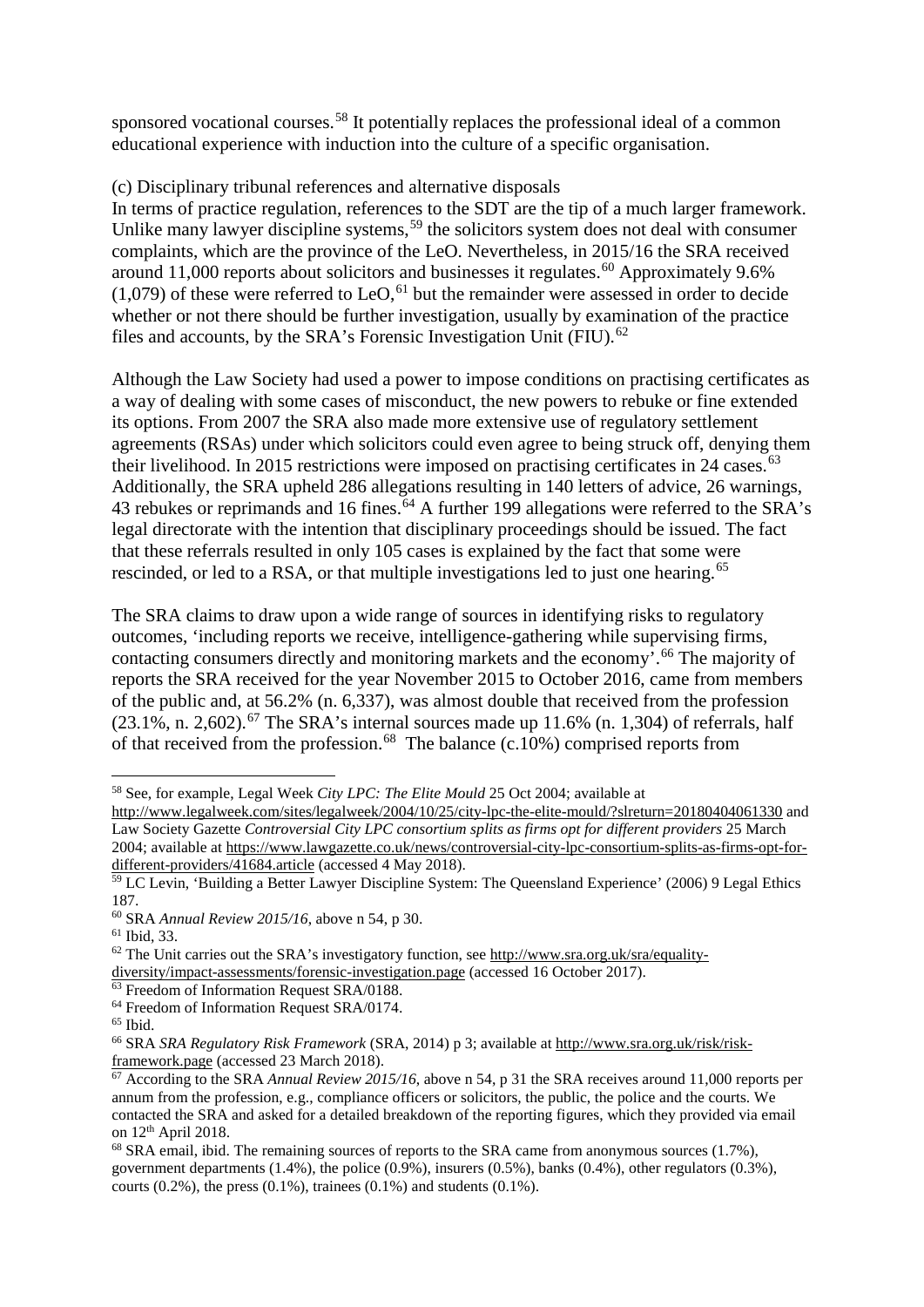institutions, the main provider being the LeO (3.4% of the overall total). The record of SDT cases indicate four main ways in which respondents came to attention. First, in 35 of the 105 cases prosecution followed investigatory audits of accounts and files by FIU. It was not always clear what prompted these investigations, but they could have resulted from solicitors' failure to comply with regulatory requirements such as providing information or filing accounts. Second, in 31 cases the matter was referred by the firm or by the party guilty of misconduct. Third, in 17 cases the matter was reported by clients (for example, mortgage lenders) insurers, opponents, other solicitors or the Legal Ombudsman (LeO). Finally, there were 15 cases involving criminal convictions where the SRA may have been alerted by news reports or judicial referral.

Auditing and self/firm reporting could provide evidence of the success of the SRA's regulatory strategy, such as the 35 cases (33%) where prosecution followed investigatory audits of accounts and files by FIU. While in most cases it was unclear what triggered the audits, they could be prompted by failure to comply with new information requirements.<sup>[69](#page-9-0)</sup> These were introduced to enable the SRA to assess risks, identify failure to meet the outcomes<sup>[70](#page-9-1)</sup> and deal with instability or financial failure, fraud and dishonesty.<sup>[71](#page-9-2)</sup> A clearer example of success is the 31 (29.5%) cases in which misconduct was reported by the firm, or their reporting accountants,  $^{72}$  $^{72}$  $^{72}$  or by the guilty party. These are arguably evidence of the success of the introduction of compliance posts and reporting requirements.

# (d) Prosecution

Although consumers can bring cases to the SDT they cannot obtain compensation. This, combined with the difficulty of bringing a case, is probably why nearly all cases are prosecuted and presented by the SRA. In 2015/16 over 5,500<sup>[73](#page-9-4)</sup> cases sent for investigation by the SRA's Risk Centre Assessment Team[74](#page-9-5) resulted in only 129 referrals by the SRA to the SDT.[75](#page-9-6) Referring only 2.3% of investigated cases might manifest excessive concern about the risk of losing.[76](#page-9-7) In 2015 the SRA succeeded in all but two of the cases it prosecuted before the SDT<sup>[77](#page-9-8)</sup> and in criminal matters moderate levels of dismissal are taken as signifying that appropriate risks are taken.[78](#page-9-9) A second explanation of the large gap between reports and cases, and the general long term decline in the caseload of the  $SDT<sub>1</sub><sup>79</sup>$  $SDT<sub>1</sub><sup>79</sup>$  $SDT<sub>1</sub><sup>79</sup>$  is that the SRA made appropriate use of its disciplinary powers to make alternative disposals.

<span id="page-9-6"></span><sup>75</sup> SRA *Annual Review 2015/16*, above n 54, p 17.

<span id="page-9-0"></span> <sup>69</sup> See, for example, *Malcolm Ronald Hannaford* (11085-2012).

<span id="page-9-1"></span><sup>70</sup> SRA *Architecture of change,* above n 41, para 157. 71 Ibid, para 158.

<span id="page-9-3"></span><span id="page-9-2"></span><sup>72</sup> The firm's reporting accountants reported in four cases, see, for example, *William John Owen* (11068/2012) and *Jeremy Simon Barker & Michelle Jane Newton* (11327-2015).

<span id="page-9-4"></span><sup>73</sup> SRA *Annual Review 2015/16*, above n 54, p 33.

<span id="page-9-5"></span><sup>74</sup> See http:/[/www.sra.org.uk/risk/reports-assessment-method.page](http://www.sra.org.uk/risk/reports-assessment-method.page) (accessed 16 October 2017).

<span id="page-9-7"></span><sup>&</sup>lt;sup>76</sup> M Lonakan 'Self-regulation in the Canadian securities industry: Funnel in, funnel out, or funnel away?' (2105) 43 IJLCJ 456.

<span id="page-9-8"></span> $^{77}$  In the first the charges were not made out (Ademuyiwa Olusesan Ogunnowo (11317/2015) and in the second the tribunal complained that the prosecution had not matched the evidence to the charges against multiple respondents, *Heer Manak Solicitors, Kulwant Singh Manak, Robin Heer, Balbir Singh Dahil, Pritpal Chahal, Rajbinder Kaur Dhillon* (11165-2013).<br><sup>78</sup> A Ashworth 'Ethics and Criminal Justice' in R Cranston (ed) *Legal Ethics and Professional Responsibility* 

<span id="page-9-9"></span><sup>(</sup>Oxford: Oxford University Press, 1995).

<span id="page-9-10"></span><sup>79</sup> The SRA *Annual Review 2015/16*, above n 54, p 37 notes that the 129 SDT referrals in 2015/16 were a 34% increase in cases referred in the previous two years (2014/15 saw 96 referrals and 2013/14 saw 97) but that this increase was a result of a full case review rather than being reflective of a spike in concerns for this year.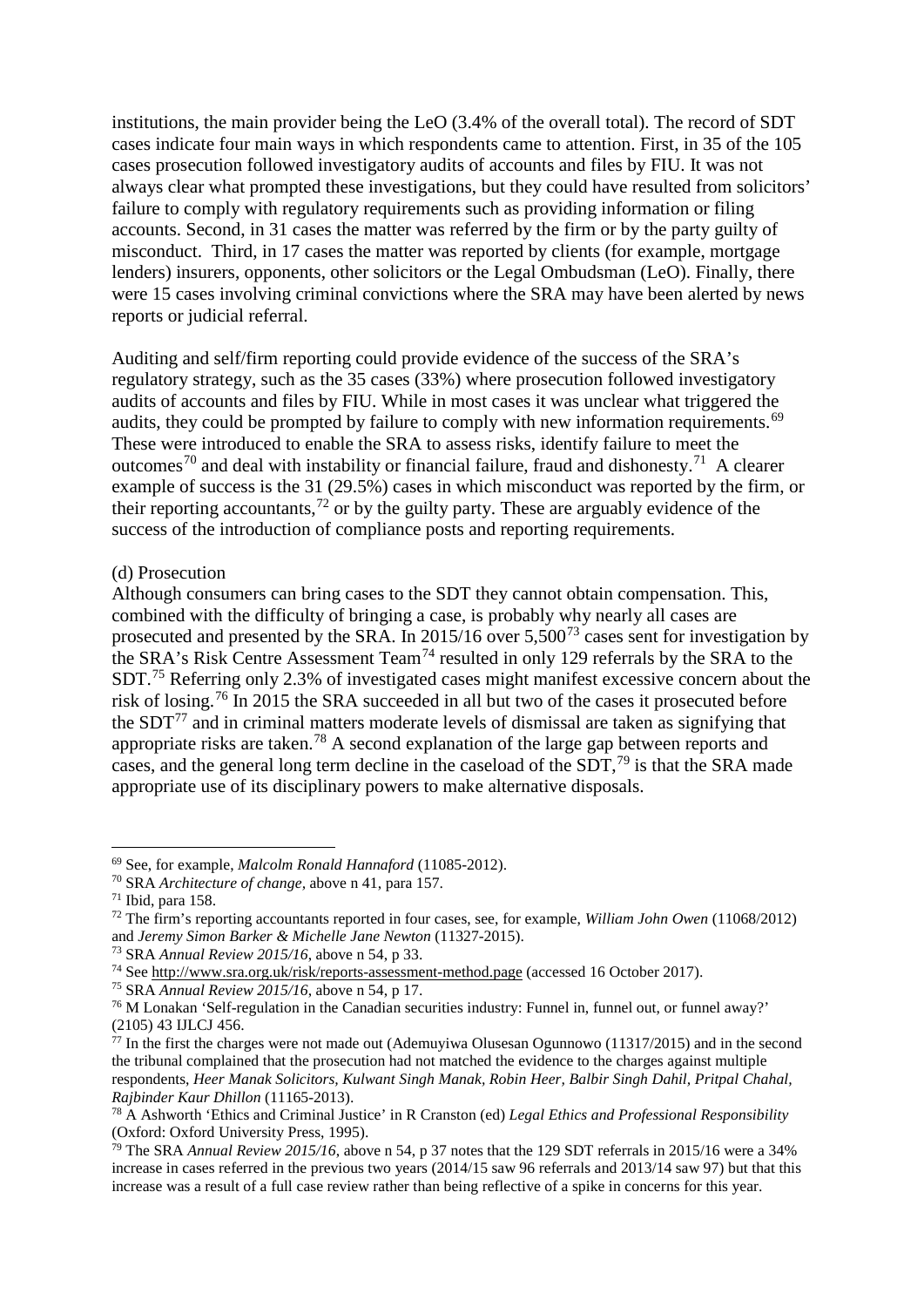#### e) Misconduct

In 2015, 66 of the 105 cases (62.9%) presented to the SDT involved financial impropriety. These cases could be broadly divided into cases where the solicitor acted against the client's interests and cases where the solicitor was implicated, deliberately or not, in a client fraud. Of the 25 cases involving fraud in our sample, 19 involved solicitor fraud on clients. Actions against the best interests of clients may also involve a breach of the Solicitors' Accounts Rules (SAR). Of the 66 cases of financial impropriety, 40 (60.6%) were simply breaches of the SAR. This preponderance of cases is probably because SAR offences were generally strict liability and the easiest to prove using accounting records. The SAR required that all client money was held in a separate client account until it could be legitimately transferred to the solicitor's office account on delivery of a bill. $80$ 

Using client money to pay office expenses or to fund another client's matter, a practice known in bookkeeping as 'teeming and lading', occurred in several cases, generally when firms suffered cash flow problems.<sup>[81](#page-10-1)</sup> Such conduct showed reckless disregard of the risk of losing the client's money if, eventually, the firm collapsed. Accordingly, withdrawal from client account for any purpose other than payment of a delivered bill or to return it to a client, was treated as a serious breach. Nevertheless, the SRA dealt with some breaches of the SAR in which there was no dishonesty under a RSA rather than by reference to the SDT. $^{82}$  $^{82}$  $^{82}$ 

There were only six cases in which the respondent was implicated in their client's fraud. In four of these they acted knowingly, but in a further two they were ignorant of their clients' intentions. These relatively small numbers fail to highlight significant concern regarding active solicitor involvement in money laundering. In one notorious case a sole practitioner was caught in the Financial Conduct Authority's Operation Cotton, which examined the activities of land banking companies.<sup>[83](#page-10-3)</sup> Other examples occurred when solicitors apparently allowed their client account to be used as a bank, that is, without there being an underlying transaction. In such cases there may be a suspicion of money laundering but no clear proof of illegal activity.<sup>84</sup>Although the SDT identified this issue in  $2002^{85}$  $2002^{85}$  $2002^{85}$  the code of conduct only specifically addressed it 2011.<sup>[86](#page-10-6)</sup>

Another relatively large category of case indirectly involved firms unable to secure professional indemnity insurance (PII). This followed from the SRA's 2011 decision to close the Assigned Risks Pool, the safety net for solicitors' firms unable to obtain client liability insurance on the open market.<sup>[87](#page-10-7)</sup> Eight of the 105 cases, involving 13 respondents, concerned

http:/[/www.sra.org.uk/solicitors/handbook/indemnityins/content.page](http://www.sra.org.uk/solicitors/handbook/indemnityins/content.page) and R Collins 'Why the SRA Replaced

<span id="page-10-0"></span> <sup>80</sup> SRA Solicitor Account Rules, 13 and 17; see

<span id="page-10-1"></span>http:/[/www.sra.org.uk/solicitors/handbook/accountsrules/part4/content.page](http://www.sra.org.uk/solicitors/handbook/accountsrules/part4/content.page) (accessed 17 October 2017). <sup>81</sup> See for example *Selcuk Karatas* (11258/2014), *Richard Arnold Wilkes* (11281-2014) and *Gerard Christopher Mann and Katherine Jane Bradford* (11251-2014).

<span id="page-10-2"></span><sup>&</sup>lt;sup>82</sup> *Beeley, Nancy Kan-Hai* (Agreement 2nd November 2016) (deficit of nearly £50,000 on client account remedied after a month – respondent rebuked and fined £2,000).

<span id="page-10-3"></span><sup>&</sup>lt;sup>83</sup> Dale Robert Walker (11254-2014), see further the FCA 'Eight convicted for roles in unauthorised collective investment scheme' 1 June 2015; available at http://www.fca.org.uk/news/press-releases/eight-convicted-role-<br>unauthorised-collective-investment-scheme (accessed 16 October 2017).

<span id="page-10-4"></span><sup>&</sup>lt;sup>84</sup> See, for example, *Mark Stanley Agombar* [\(](http://www.fca.org.uk/news/press-releases/eight-convicted-role-unauthorised-collective-investment-scheme)111092-2012), fined £15,000 and *Daniel Gidon Zysblat* (11222-2014), suspended for two years.

<span id="page-10-5"></span><sup>85</sup> *Michael William Robert Wood & Alan Burdett* (8669-2002).

<span id="page-10-6"></span><sup>86</sup> SRA Code of Conduct 2011, Rule 15, note (ix) and see SRA Account Rules r.14.5.

<span id="page-10-7"></span><sup>&</sup>lt;sup>87</sup> The ARP was abolished in October 2013. See, SRA Indemnity Insurance Rules 2012 as amended by the SRA Indemnity Insurance Rules 2013; available at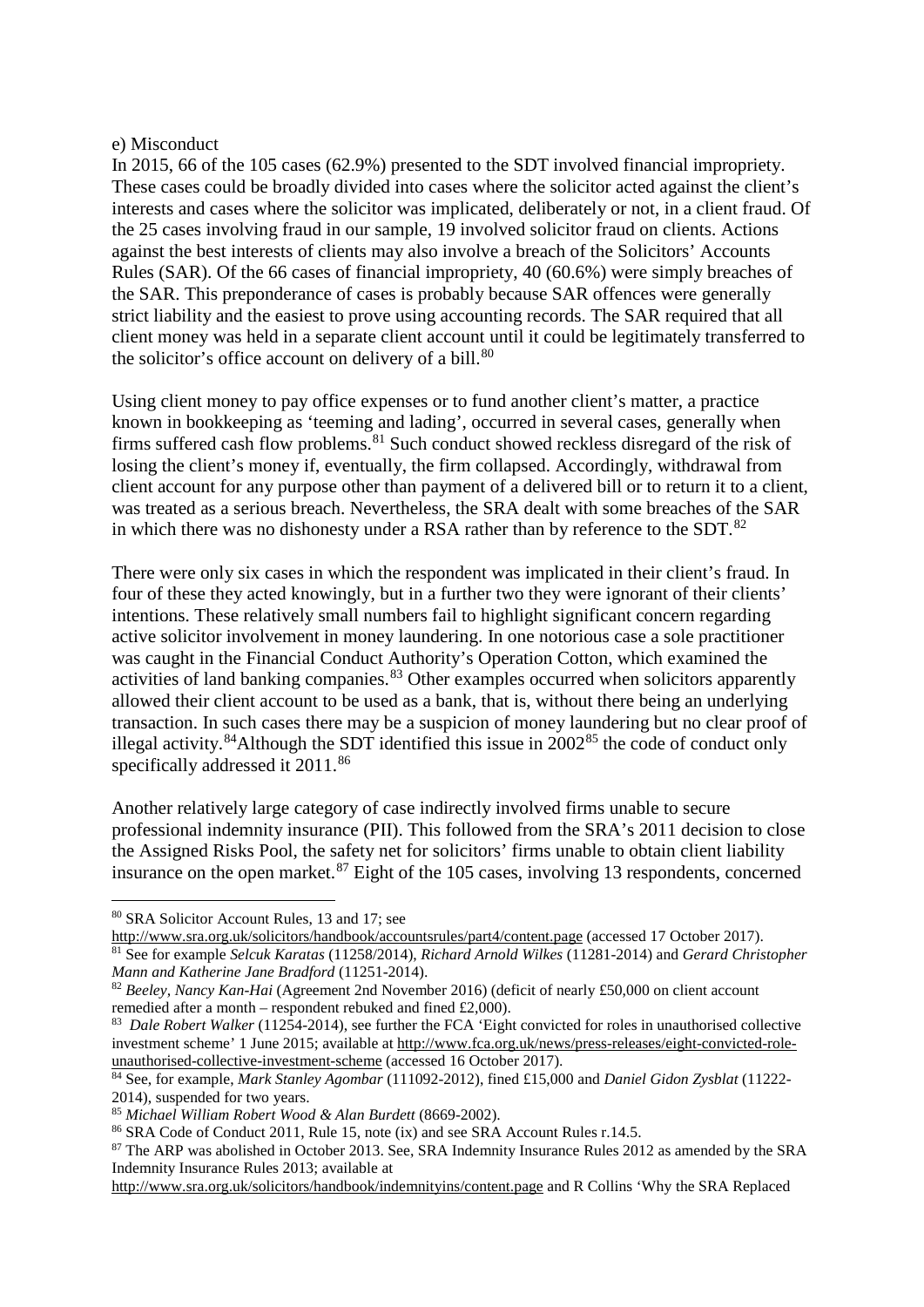solicitors charged with PII connected offences: making false insurance declarations, [88](#page-11-0) failing to obtain insurance, failing to notify the SRA of the firm entering into an extended indemnity period or failing to close their businesses within the specified cessation period.[89](#page-11-1)

The balance of the SDT's 2015 caseload comprised cases in which respondents were convicted of criminal offences prior to the SDT hearing. These cases involved a disparate range of offences, but one category seemed reasonably clear: misleading others about mistakes. Cases included those against partners who had concealed mistakes from clients by, for example, faking emails to the court having failed to list a case,  $90$  or misled them about the stage their case had reached.<sup>[91](#page-11-3)</sup> In similar cases involving associate solicitors, failure to register a charge,  $92$  missed court deadlines<sup>[93](#page-11-5)</sup> or forged letters and medical reports,  $94$  the respondents also concealed mistakes from their firm. Another small category of case involved solicitors conspiring to assist illegal immigration<sup>[95](#page-11-7)</sup> and misleading the court in litigation proceedings.  $96$ 

It has been seen that the misconduct considered by the SDT in 2015 largely involved financial impropriety, from fraud to inadequate book-keeping, which may or may not involve dishonesty. A smaller category of cases potentially involved other kinds of dishonesty such as misleading clients or the courts. Finally, a residue involved a breach of the requirement for professional indemnity insurance, which may or may not involve dishonesty. In considering whether these kinds of cases are due to regulatory failings, and if so the nature of such failings, it is helpful to consider the offender profile.

### (f) Respondent profiles

The profile of respondents appearing before the SDT in 2015 supports some generalisations regarding risk factors. Graph 1, depicting the age of the 132 respondents before the SDT, suggests that the likelihood of appearance before the SDT peaks in middle age. It is important to note that this impression can be misleading for two reasons. The first is that offences can occur many years before misconduct is discovered. In 34 cases, over a quarter of the whole, the date of the first act of misconduct recorded in the transcript, what we have called the first infraction date (FID), occurred within the first ten years of practice and in a further 31 cases within 11 to 20 years PQE. The second reason concerns late admission. The current mean age for first admission to the Roll is  $29.5<sup>97</sup>$  $29.5<sup>97</sup>$  $29.5<sup>97</sup>$  but large numbers of respondents were admitted late: 21 (17.5%) when they were aged between 30 and 39, 14 (11.7%) when they were between 40 and 49 and three (2.5%) when they were 50 or over.

the Assigned Risks Pool' LSG 21 July 2011; available at http:/[/www.lawgazette.co.uk/analysis/why-the-sra](http://www.lawgazette.co.uk/analysis/why-the-sra-replaced-the-assigned-risks-pool/61455.article)[replaced-the-assigned-risks-pool/61455.article](http://www.lawgazette.co.uk/analysis/why-the-sra-replaced-the-assigned-risks-pool/61455.article) (accessed 16 October 2017).

<span id="page-11-0"></span><sup>88</sup> *Christakis Pittordou* (11316-2014), failure to disclose investigation by SRA in application for PII.

<span id="page-11-1"></span><sup>89</sup> See, for example, *David Alan Eager* (111300-2014), *Ian Robert Gannicott* (11308-2014), *Justin Philip Huntly Nelson* (11304-2014) and *Rebecca Sabena Asghar, Mohammed Ekramulhoque Mazumder & Mohammed Mazibur Rahman* (11333/2015).

<span id="page-11-2"></span><sup>90</sup> *Matthew Albert Timmis* (11193-2013), fined £10,000.

<span id="page-11-3"></span><sup>91</sup> For example, *Duncan John Dollimore* (11303-2014) and *Mark Christopher Ungoed Davies* (11345-2015).

<span id="page-11-4"></span><sup>92</sup> *Eve Clare Carlile* (11247-2014).

<span id="page-11-5"></span><sup>93</sup> *Duncan Hugh Ranton* (11263-2014).

<span id="page-11-6"></span><sup>94</sup> *Claire Louise Tunstall* (11289-2014).

<span id="page-11-7"></span><sup>95</sup> See, for example, *Chika Emmanuel Ike-Michael* (11233-2014), struck off, *Nazakat Ali* (11275/2014), struck off and *Syed Tanweer Akhtar & Benny Thomas* (11262-2014), *Akhtar* was reprimanded and *Thomas* was struck off.

<span id="page-11-8"></span><sup>96</sup> See for example, *William John Gregory Osmond* (11355/2015) and *Paul Geoffrey Dean Smith* (11358/2015).

<span id="page-11-9"></span> $97$  The Law Society, above n 27, p 46.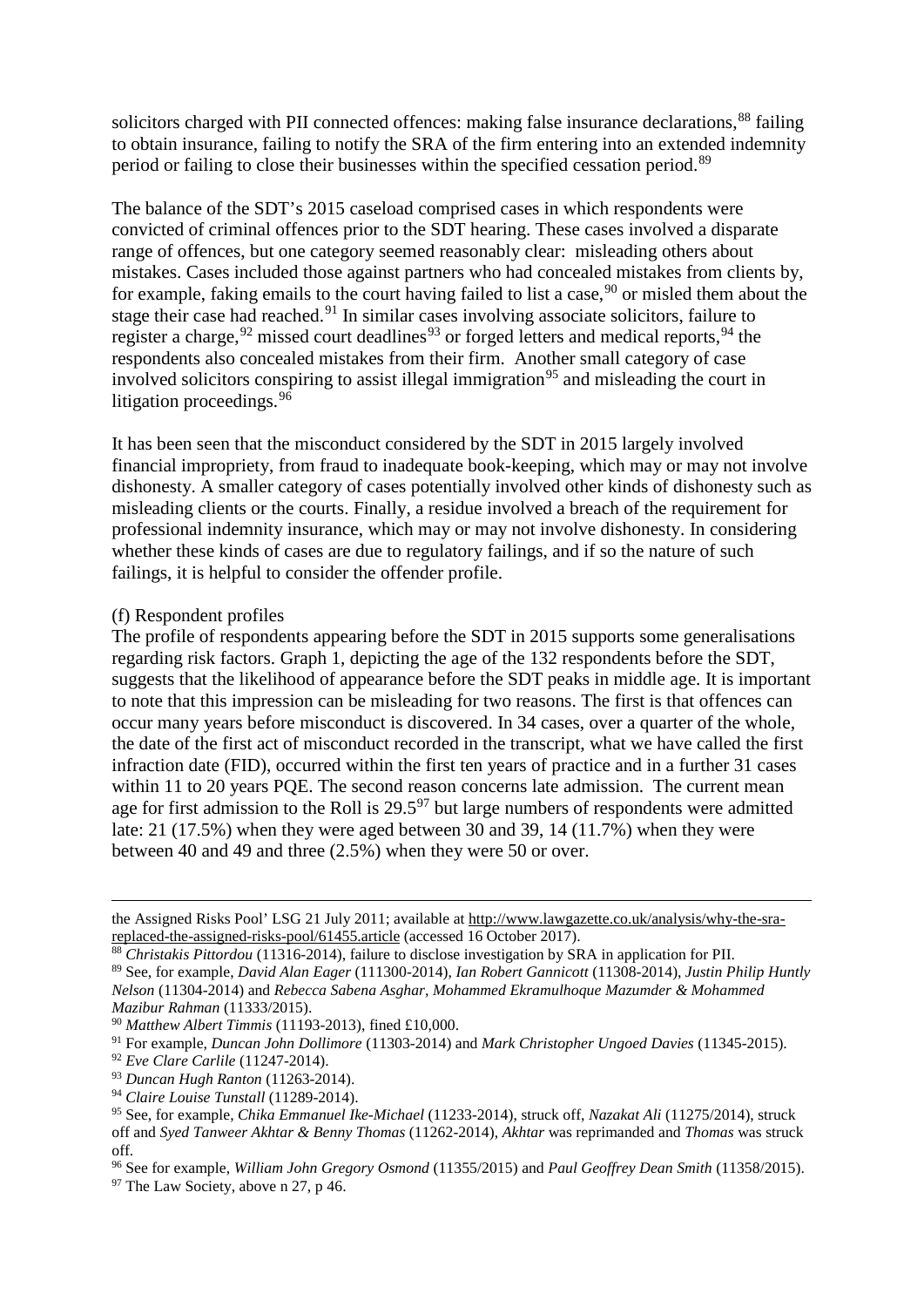# GRAPH: INSERT ABOUT HERE



In the majority of cases we were able to identify the practices that respondents came from.<sup>[98](#page-12-0)</sup> The largest organisation at which a respondent worked consisted of  $60$  partners, <sup>[99](#page-12-1)</sup> but this was exceptional. Over 70% of SDT cases were against respondents from sole or small practices, those with four partners or fewer. Table 1 appears to support the contention that principals, sole practitioners and partners, are disproportionately engaged in misconduct compared to their number in the general population of solicitors. In 2015 partners or their equivalent<sup>[100](#page-12-2)</sup> comprised 43% (n.57) of respondents but only 31.5% of the total population of practising solicitors, and sole practitioners 23.5% of SDT respondents (n.31) but only 4.6% of the population of practising solicitors. These data suggest a negative association between the size of firm in which respondents were employed and appearance before the SDT.

TABLE 1: INSERT ABOUT HERE (Table 1: Respondents' employment status compared with number with that status in the general population)<sup>[101](#page-12-3)</sup>

|                           | <b>General Population</b> |      | <b>SDT</b> |       |
|---------------------------|---------------------------|------|------------|-------|
| <b>Sole Practitioners</b> | n.4,157                   | 4.6% | n.31       | 23.5% |
| 2—4 Partners              | n.8,885                   | 9.8% | n.40       | 30.3% |
| 5–10 Partners             | n.4,951                   | 5.4% | n.7        | 5.3%  |

<span id="page-12-0"></span><sup>98</sup> We identified 32 sole practices and 44 partnerships, leaving 29 firms unaccounted for. Sole practitioners were identifiable from SDT records and other partnership data. We also gleaned data from the firm's website, the Law Society's "find a firm" database; available at http://solicitors.lawsociety.org.uk and the SRAs "Law Firm Search" ; available at http:/[/www.sra.org.uk/consumers/using-solicitor/law-firm-search.page](http://www.sra.org.uk/consumers/using-solicitor/law-firm-search.page) (accessed 20 October 2017). These sources provide details of the situation in 2015, rather than the time at which the offences occurred.

<span id="page-12-1"></span><sup>99</sup> Based in the London office of Fieldfisher LLP. It was a partner at the London office who was brought before the tribunal, see *Bartholomew Michael John Harte* (11329-2015).

<span id="page-12-2"></span><sup>100</sup> Respondents use various new terminology, such as 'director' or 'equity member'.

<span id="page-12-3"></span> $101$  The Law Society, above n 27, p 29, Table 4.3.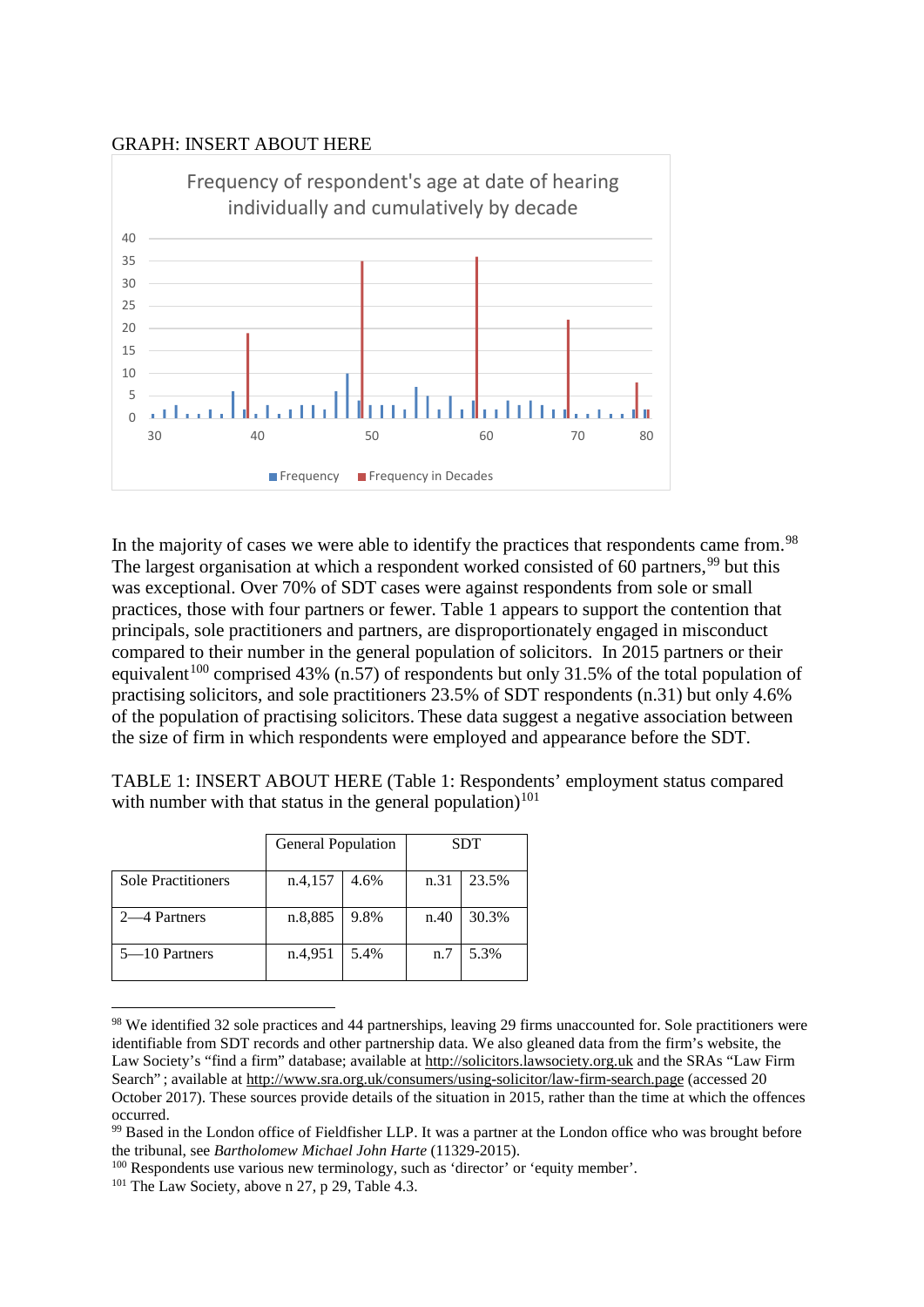| $11 - 25$ Partners    | n.3,531  | 3.9%  | n.6  | 4.5%  |
|-----------------------|----------|-------|------|-------|
|                       |          |       |      |       |
| 26—80 Partners        | n.4,102  | 4.5%  | n.4  | 3%    |
|                       |          |       |      |       |
| $80+$ Partners        | n.7,225  | 7.9%  |      |       |
|                       |          |       |      |       |
| Associates/Assistants | n.43,203 | 47.4% | n.36 | 27.3% |
|                       |          |       |      |       |
| Others                | n.15,008 | 16.4% | n.8  | 6.1%  |
|                       |          |       |      |       |
|                       |          |       |      |       |
| Total                 | 91,062   | 100%  | 132  | 100%  |

In 19 cases of the 105 cases in our sample, more than one member of staff was involved in alleged misconduct: one case involved six co-respondents from the same firm,  $102$  one involved five (one of which was a recognised body), three involved three and 14 cases involved two. In two of these cases employers were held responsible for failing to ensure staff complied with the code of conduct.<sup>[103](#page-13-1)</sup> A follow-up search of firms established that nearly 62% (n.58) of the 105 firms associated with respondents in 2015 became defunct.<sup>[104](#page-13-2)</sup> The cause of this high figure may be that appearance before the SDT was either a symptom of practice breakdown or a result of key personnel being struck off.

An explanation of why disciplined lawyers come from small firms is that they are targeted by regulators and do not respond adequately.[105](#page-13-3) While there is limited evidence of bias against small units, reviews by or for the SRA lend credence to this hypothesis. In 2008 an independent review found probable institutional racism in the selection of black and minority ethnic (BAME) solicitors for disciplinary prosecutions.<sup>[106](#page-13-4)</sup> In 2014, the John report suggested non-discriminatory reasons why BAME solicitors were more likely to appear in disciplinary cases.[107](#page-13-5) Whereas, on average, white solicitors set up on their own after 19 years of practice, BAME solicitors, motivated by frustration, lack of career opportunities or a desire to serve their community, went solo six years after qualification.  $^{108}$  $^{108}$  $^{108}$  The report suggested that these kinds of sole practices were more likely to be monitored by the  $SRA<sup>109</sup>$  $SRA<sup>109</sup>$  $SRA<sup>109</sup>$  and not to have the resources to "ensure best practice and insulate themselves against litigation".[110](#page-13-8) Moreover, the lack of experience of the principals meant that, once challenged, they were more likely to come into conflict with the SRA. John found disproportionate treatment of BAME solicitors at three stages of the regulatory process. They were more likely to have cases raised or complaints registered against them, to be investigated, and be severely sanctioned (on which

<span id="page-13-3"></span><sup>105</sup> LC Levin 'The Ethical World of Solo and Small Firm Practitioners' (2004) 41 Hous LR 309.

<span id="page-13-0"></span> <sup>102</sup> Three partners, two assistant solicitors and their firm, *Heer Manak Solicitors et al*, above n 80*.*

<span id="page-13-1"></span><sup>103</sup> *Joe Ezaz, Darren James Dale & Richard Spector* (11151-2013) and *Alexander Henry Bevan & Guy Robin Hollebon* (11236/2014).

<span id="page-13-2"></span><sup>&</sup>lt;sup>104</sup> The percentages quoted here are valid percentages based on a total population of 94 firms. Firm information was missing in 11 cases.

<span id="page-13-4"></span><sup>106</sup> Lord Ouseley found institutional racism highly probable, see *Independent Review into Disproportionate Regulatory Outcomes for Black and Minority Ethnic Solicitors* (London: SRA, 2008); available at

<span id="page-13-5"></span>http:/[/www.sra.org.uk/documents/SRA/equality-diversity/ouseley-report.pdf](http://www.sra.org.uk/documents/SRA/equality-diversity/ouseley-report.pdf) (accessed 20 October 2017). <sup>107</sup> G John *Independent Comparative Case Review: The Solicitors Regulation Authority* (London: Gus John Consultancy Limited, 2014); available at [http://www.sra.org.uk/sra/equality-diversity/reports/independent](http://www.sra.org.uk/sra/equality-diversity/reports/independent-comparative-case-review.page)[comparative-case-review.page](http://www.sra.org.uk/sra/equality-diversity/reports/independent-comparative-case-review.page) (accessed 20 October 2017).

<span id="page-13-6"></span> $108$  Ibid, p 13, para 1.30.<br> $109$  Ibid, p 14, para 1.33.

<span id="page-13-8"></span><span id="page-13-7"></span> $110$  Ibid, p 11, para 1.26.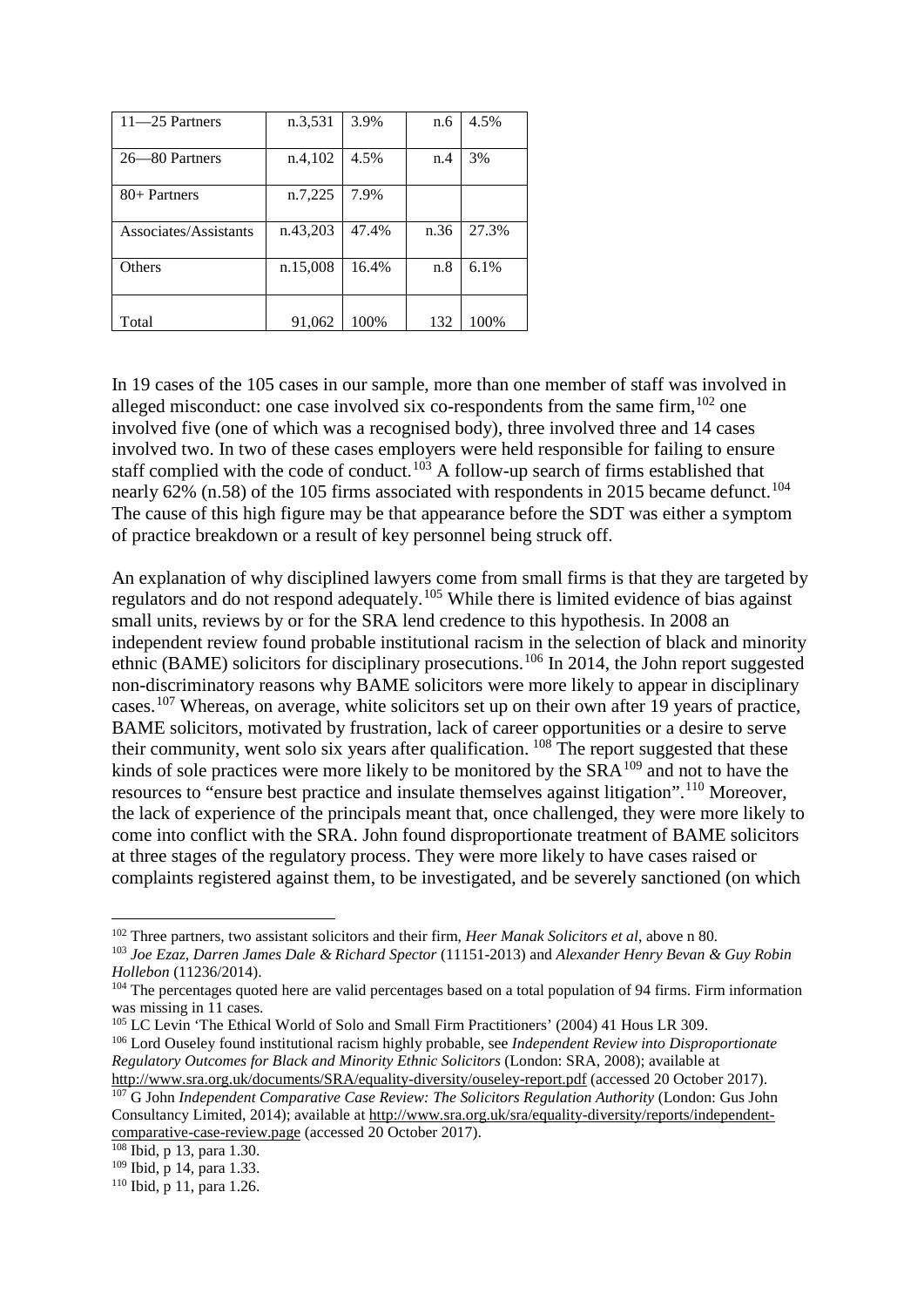see below), when compared to white solicitors.<sup>[111](#page-14-0)</sup> The report warned against jumping to conclusions of institutional racism, citing complex 'socio-economic and political factors' as contributors to disproportionality.<sup>[112](#page-14-1)</sup>

One aspect of these findings, an absence of resources to ensure best practice and insulate against litigation, apply to many solo and small firm lawyers. However, it might be argued that these factors only call into question selection for prosecution decisions where dishonesty is not involved. Lack of resources may be relevant in some types of SDT case, for example, those where there is 'borrowing' from client account to pay office expenses or failure to obtain professional indemnity insurance. As we have seen, some of these cases, particularly, use of client money, can be labelled dishonest when motivation is difficult to determine.

Another factor that may be relevant in solo and small firm transgression is opportunity.<sup>[113](#page-14-2)</sup> Junior lawyers and women are, it is said, under-represented because of structural position rather than propensity.<sup>[114](#page-14-3)</sup> An important dimension is lack of oversight, a theory that explains the persistence of the generalisation that older males from small firms<sup>[115](#page-14-4)</sup> or solo practices<sup>[116](#page-14-5)</sup> are the subjects of lawyer discipline. On this view, offending is promoted by the nature of solo and small practice: lawyers with control of office finances, clients with whom lawyers have no continuing relationship and little incentive to serve diligently,  $117$  low pay, low levels of finance, inadequate staffing and sporadic supervision. These conditions provide motive, opportunity and classic conditions for white collar crime.<sup>[118](#page-14-7)</sup> Health and dependency problems, often linked to depression or stress,  $^{119}$  $^{119}$  $^{119}$  may also play a part. These are factors which lack of adequate workplace support probably exacerbate.<sup>[120](#page-14-9)</sup>

The fact that a large population of active practitioners continues to produce relatively few disciplinary cases is consistent with earlier studies.<sup>[121](#page-14-10)</sup> Indeed, our data suggests a long term reduction in SDT cases since the change of regulator. The fact that only a third of potential

<span id="page-14-1"></span> $\frac{112}{112}$  John, above n 110, p 11, para 1.25.

<span id="page-14-0"></span> <sup>111</sup> Ibid, p 9, para 1.14. The Ouseley report, above n 106 and Pearn Kandola, *Solicitors' Regulation Authority Commissioned Research into issues of disproportionality* 2010; available at http:/[/www.sra.org.uk/sra/equality](http://www.sra.org.uk/sra/equality-diversity/reports/research-disproportionality.page)[diversity/reports/research-disproportionality.page](http://www.sra.org.uk/sra/equality-diversity/reports/research-disproportionality.page) (accessed 26 April 2018).

<span id="page-14-2"></span><sup>113</sup> JW Coleman 'Competition and Motivation to White-Collar Crime' in N Shover and JP Wright *Crimes of Privilege: Readings in White Collar Crime* (NY, Oxford: OUP, 2001) 341.

<span id="page-14-3"></span><sup>&</sup>lt;sup>114</sup> Abel above n 22, p 41, and see T Sklar, Y Taouk, D Studdert, M Spittal, R Paterson and M Bismark 'Characteristics of Lawyers Who are Subject to Complaints and Misconduct Findings' (20 January 2018);

<span id="page-14-4"></span><sup>&</sup>lt;sup>115</sup> HW Arthurs 'Why Canadian Law Schools Do Not Teach Legal Ethics', in K Economides (ed) *Ethical Challenges to Legal Education and Conduct* (Oxford: Hart, 1998), L Haller 'Solicitors' Disciplinary Hearings in Queensland 1930-2000: A Statistical Analysis' (2001) 13 Bond LR 1, F Bartlett 'Professional Discipline Against Female Lawyers in Queensland: A Gendered Analysis' (2008) 17 GLR 301 and Piquero *et al,* above n 25.

<span id="page-14-5"></span><sup>116</sup> See review of the literature in Abel*,* above n 22, ch 1, pp 54-56 and particularly, JE Carlin Lawyers on Their Own*: A Study of Individual Practitioners in Chicago* (New Brunswick: Rutgers University Press, 1962). M Davies ['The regulation of solicitors and the role of the](https://www.researchgate.net/publication/285141955_The_regulation_of_solicitors_and_the_role_of_the_solicitors_Disciplinary_Tribunal) solicitors Disciplinary Tribunal' (1998) 14 PN 143, found that over 50% of SDT respondents were sole practitioners but Piquero *et al* (ibid, p 575) suggest that the evidence from other jurisdictions is equivocal.

<span id="page-14-6"></span><sup>117</sup> Abel*,* above n 22, p 52.

<span id="page-14-7"></span><sup>118</sup> Ibid, pp 28-52.

<span id="page-14-8"></span><sup>119</sup>See further J Moore, D Buckingham and K Diesfield 'Disciplinary Tribunal Cases Involving New Zealand Lawyers with Mental or Physical Impairment (2015) 22:5 Psychiatry, Psychology and Law 649.

<span id="page-14-9"></span><sup>&</sup>lt;sup>120</sup> Indeed, LawCare, established as SolCare in 1997, focuses on helping with addiction, mental health and wellbeing issues; see http:/[/www.lawcare.org.uk/about-us](http://www.lawcare.org.uk/about-us) (accessed 16 October 2017).

<span id="page-14-10"></span><sup>121</sup> M Davies 'The Regulatory Crisis in the Solicitors Profession' (2003) 6:2 Legal Ethics 185, p 216.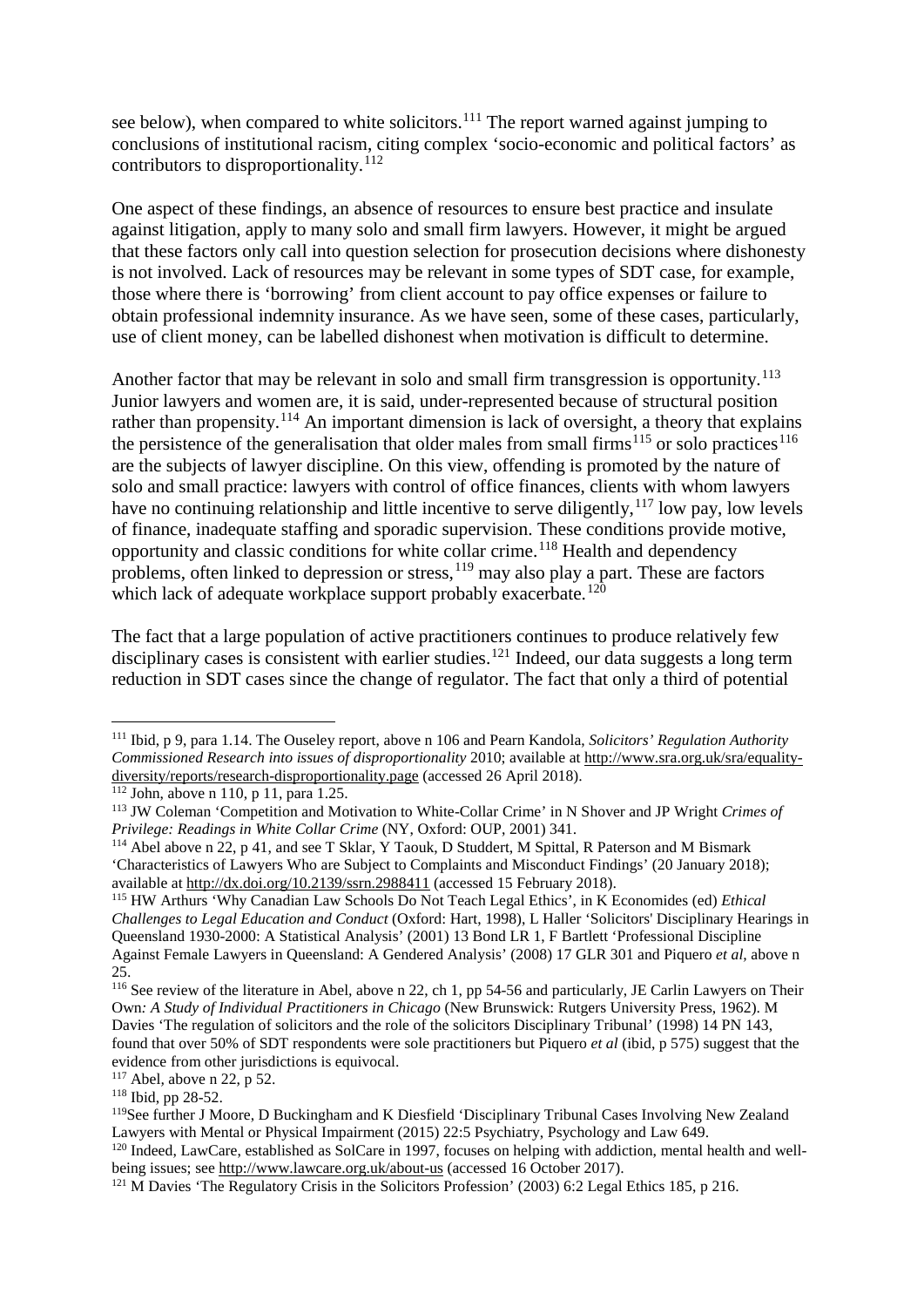misconduct cases reached the SDT may, however, be misleading. The evidence suggests that the many matters not referred to the SDT are now being processed and dealt with by alternative disposals rather than simply abandoned. Despite this, the high success rate at the SDT, similar to that of SROs, may suggest that the SRA is over-cautious in making prosecution decisions. This is a particular concern given the risk that those SDT cases in which solicitors were involved in client fraud could be the tip of a much larger iceberg.

The possibility of undetected fraud could lead to unexpected and large claims on the Compensation Fund maintained for victims of solicitors' fraud.<sup>[122](#page-15-0)</sup> It could also lead to costly interventions by the SRA. In 2013 the SRA had to intervene in 47 practices.<sup>[123](#page-15-1)</sup> Because there was no other source of funding the cost of intervention, around £17 million, fell on the Compensation Fund.[124](#page-15-2) Since 2013 there has been a downward trend in the number of SRA interventions and thus savings to the compensation fund. So, in 2015/16 the authority intervened in 37 practices<sup>[125](#page-15-3)</sup> with a cost to the compensation fund of £10.3m.<sup>[126](#page-15-4)</sup> This may justify a more intensive focus on some parts of the market.<sup>[127](#page-15-5)</sup> Our data suggests that size of firm is most consistently linked with misconduct cases before the SDT.<sup>[128](#page-15-6)</sup> It is not known whether detection and investigation strategies in relation to small units are adequate or sufficiently proactive. At present, it appears that the only regulatory strategies that might target such problems are increased monitoring and increased information requirements on firms. Details are difficult to find and it may be that the techniques may not detect well organised fraudsters. Despite the apparent success of the reporting requirements we found little evidence in the transcripts of new or improved monitoring by the SRA.

Our assessment of the SRA's broad regulatory strategy suggests that it is ill-suited to the most salient problems of regulation. It is geared to organisations with significant infrastructure, not to the solo and small practices comprising the majority of organisations in which solicitors' work. One solution would therefore to be to require a minimum size of practice, but this could severely restrict access to legal services, particularly in areas of low population density. Because of the difficulty of making private practice conform to its regulatory model, the SRA must also rely on the disciplinary apparatus inherited from the Law Society. This system, based on monitoring and investigation, was geared to the use of specific professional rules of conduct. The abandonment of a conventional rule book causes difficulty in both prosecuting cases and in adjudicating on cases brought to the SDT.

#### 4. ADJUDICATION

<span id="page-15-1"></span><span id="page-15-0"></span><sup>&</sup>lt;sup>122</sup> See *Hannaford*, above n 69, which resulted in a £700, 000 claim on the Compensation Fund. <sup>123</sup> See page 3 of the SRA Regulatory Outcomes Reports for March (12 interventions), June (7 interventions), September (16 interventions) and December (12 interventions) 2013; available at <http://www.sra.org.uk/sra/how-we-work/reports.page> (accessed 5 April 2018).

<span id="page-15-2"></span><sup>&</sup>lt;sup>124</sup> Two interventions are estimated to cost £1.8 million because of the size of the firms involved (SRA 'SRA seeks solution to increased interventions' costs' 10 May 2013; available at

<https://www.richardnelsonllp.co.uk/sra-seeks-solution-to-increased-interventions-costs> (accessed 18 March 2018). For the cost of compensation fund pay outs to claimants, see page 3 of the SRA Regulatory Outcomes Reports for March (£3.45 million), June (£5.69 million), September (£2.72 million) and December (£5.15 million) 2013; available at <u>http://www.sra.org.uk/sra/how-we-work/reports.page</u> (accessed 5 April 2018).<br><sup>125</sup> SRA *Annual Review 2015/16*, above n 54, p 39. <sup>126</sup> Ibid, p 41.

<span id="page-15-3"></span>

<span id="page-15-5"></span><span id="page-15-4"></span><sup>&</sup>lt;sup>127</sup> See Sklar, *et al*, above n 114, who suggested that complaints data should be used as an active part of regulatory strategy.

<span id="page-15-6"></span> $128$  Conclusions regarding propensity for misconduct assume the adequacy of detection measures and consistency of prosecution decisions.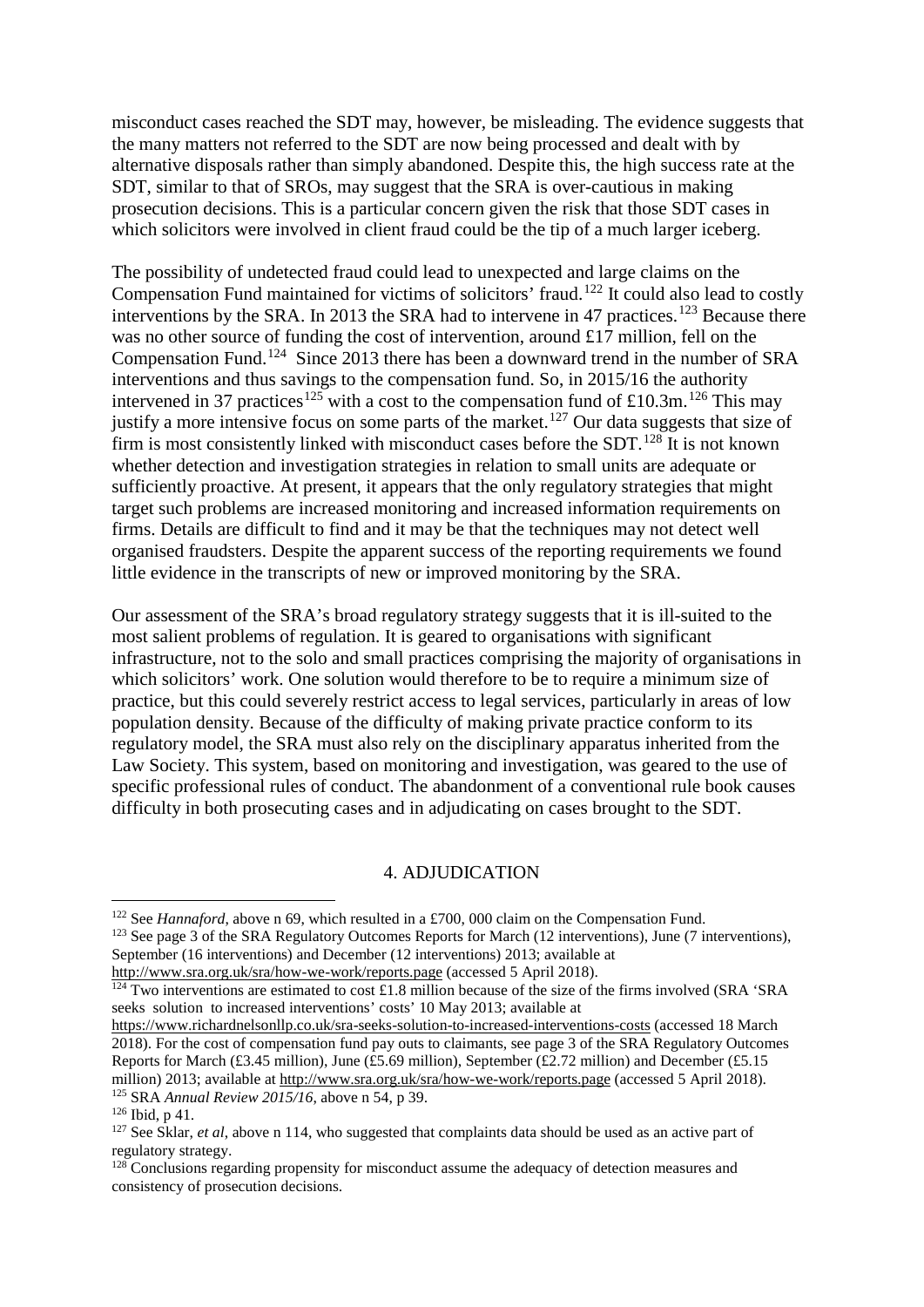# (a) Jurisdiction

While the LSA ended the connection between the Law Society and the SDT, it did not change the disciplinary process itself or the structure and role of the tribunal. The advice of a preliminary report that the professions' systems worked reasonably well and could be left to operate broadly as they were<sup>[129](#page-16-0)</sup> was heeded. The SDT therefore continues to be comprised of solicitors with at least ten years' experience and lay members appointed by a senior judge, the Master of the Rolls.<sup>[130](#page-16-1)</sup> Panels of three members hear charges against solicitors, recognised bodies, registered European lawyers or registered foreign lawyers. Also employers can be joined in applications against non-solicitor employees. Nearly all the cases the tribunal hears are against solicitors.[131](#page-16-2) The LSA required that the SDT be reconstituted as a company limited by guarantee, independent of, but funded by, The Law Society.[132](#page-16-3) It was also relatively free from control by the oversight regulator, the LSB; its only power in relation to the SDT was to approve rule changes proposed by the tribunal<sup>[133](#page-16-4)</sup> or to make orders enabling the tribunal to carry out its role more effectively or efficiently.<sup>[134](#page-16-5)</sup> It could give directions only where the tribunal failed to perform its functions to an adequate standard, or at all.<sup>[135](#page-16-6)</sup>

### (b) Charges

The SDT's decisions refer to charges formulated by the SRA. These are based on breaches of rules current at the time that offences are committed. Therefore, respondents potentially face different charges covering different periods of regulation.<sup>[136](#page-16-7)</sup> Practice prior to the creation of the SRA Code of Conduct 2011 was to charge respondents with a breach of one of six core duties in the preamble to the Solicitors Practice Rules 1990, or the Solicitors Code of Conduct 2007, and with breaches of detailed rules in the code. After adoption of the 2011 Code, and the shift from rules to outcomes, specific charges were only laid where there were breaches of the Solicitors Accounts Rules (SARs) or, for offences predating 2011, the old code of conduct. Where no rules applied, respondents were charged with a breach of the SRA Principles.<sup>[137](#page-16-8)</sup> As seen in Table 1, the most frequent charges based on the Principles were reducing public trust in the profession and failing to act with integrity. The least used charge was failure to run a practice so as to encourage equality and diversity.

# INSERT TABLE 2 ABOUT HERE

Table 2: Allegations of Breach of SRA Principles in 2015

| Rank            |     | Principle   Principle Name | Number of Times            | Number of Times            |
|-----------------|-----|----------------------------|----------------------------|----------------------------|
|                 | No. |                            | <b>Breach of Principle</b> | <b>Breach of Principle</b> |
|                 |     |                            | Alleged                    | Alleged $(\% )$            |
| 1 <sub>st</sub> |     | Maintaining Public Trust   |                            |                            |

<span id="page-16-0"></span> 129 Sir David Clementi, *Review of the Regulatory Framework for legal Services in England and Wales: Final Report* (2004) p 8, para 18.

<span id="page-16-1"></span><sup>130</sup> Solicitors Act 1974, s 46.

<span id="page-16-2"></span><sup>&</sup>lt;sup>131</sup> In 2015, 132 respondents were solicitors, three were paralegals, two trainees, two firms and one legal was an executive. Therefore, non-solicitors made up approximately 6% of the total population.

<span id="page-16-3"></span><sup>&</sup>lt;sup>132</sup> See LSA Schedule 16 Part 1, s.48, introducing s. 46A to the Solicitors Act 1974, and Solicitors Disciplinary Tribunal Administration Limited (SDTA Ltd) *Solicitors Disciplinary Tribunal Annual Report 2011-2012*, p 10; available at http://www.solicitorstribunal.org.uk/about-us/annual-reports (accessed 20 October 2017). 133 LSA s 178.

<span id="page-16-5"></span><span id="page-16-4"></span><sup>134</sup> Ibid, s 180.

<span id="page-16-6"></span> $^{135}$  Ibid, s 179.<br> $^{136}$  Hannaford, above n 69.

<span id="page-16-8"></span><span id="page-16-7"></span><sup>&</sup>lt;sup>137</sup> SRA Code of Conduct 2011; available a[t http://www.sra.org.uk/solicitors/handbook/code/content.page](http://www.sra.org.uk/solicitors/handbook/code/content.page) (accessed 17 October 2017).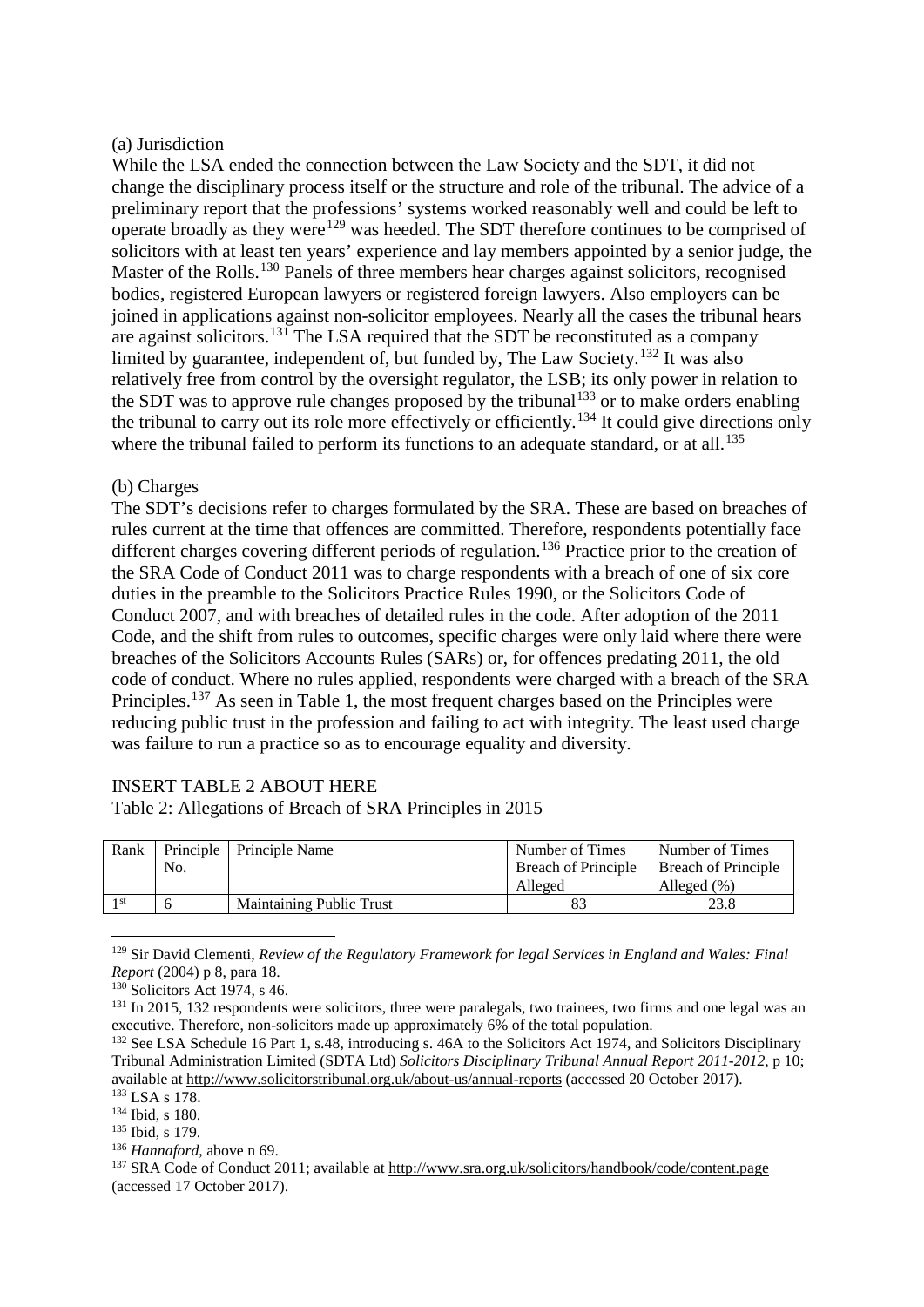| 2 <sub>nd</sub>  |    | Integrity                                     | 75  | 21.5 |
|------------------|----|-----------------------------------------------|-----|------|
| 3 <sup>rd</sup>  |    | Acting in Client's Interests                  | 40  | 11.5 |
| 4 <sup>th</sup>  | 10 | Client Money & Assets                         | 34  | 9.7  |
| 5 <sup>th</sup>  |    | Legal & Regulatory Obligations                | 32  | 9.2  |
| 6 <sup>th</sup>  |    | Standards of service                          | 27  | 7.7  |
| 7 <sup>th</sup>  | 8  | <b>Effective Business Governance, Finance</b> | 23  | 6.6  |
|                  |    | & Management                                  |     |      |
| 8 <sup>th</sup>  |    | Rule of Law & Admin of Justice                | 22  | 6.3  |
| Q <sup>th</sup>  |    | Independence                                  |     | 3.2  |
| 10 <sup>th</sup> |    | Equality & Diversity                          | ◠   | 0.6  |
|                  |    | <b>Totals</b>                                 | 349 | 100% |

One of the difficulties with using Principles as a basis for misconduct charges is that despite their generality, they sometimes do not appear to cover specific misconduct. This problem is marked where respondents incur criminal convictions for offences having nothing to do with practice. In one case a respondent convicted of falsely nominating another driver for a speeding offence was charged with failing to uphold the rule of law and proper administration of justice (principle 1).  $138$ 

The difficulty in framing charges may have been caused because of a decision to omit a flexible 'catch all' charge from the Principles. This function was previously served by a duty to preserve the good repute of the legal profession. This was the core of the Bingham dictum in *Bolton* and one of five fundamental principles attached to the Solicitors Practice Rules 1990. The Solicitors Code of Conduct 2007 adopted a reformulated principle; that solicitors should not behave in a way 'likely to diminish the trust the public places in you or the profession', the phraseology adopted in the SRA Principles 2011. Diminishing trust is less apposite than preserving reputation in cases where solicitors have been convicted of offences. Thus, charges of acting without integrity or failing to maintain public trust are not suitable in many cases involving convictions. Cases of drunken driving,<sup>[139](#page-17-1)</sup> making false claims for refunds on train tickets for train delays and cancellations<sup>[140](#page-17-2)</sup> and making indecent photographs of children<sup>[141](#page-17-3)</sup> are only a few examples of cases in which undermining public trust did not seem to accurately cover specific conduct.

While professional repute is no longer a principle, the courts continue to maintain Lord Bingham's assertion in *Bolton* that maintaining the reputation of the solicitors' profession is raison d'etre of professional discipline.<sup>[142](#page-17-4)</sup> The SDT also frequently refers to the reputation of the profession.<sup>[143](#page-17-5)</sup> In one decision it was considered the decisive factor.<sup>[144](#page-17-6)</sup> Problems in matching the Principles to specific misconduct were not limited to cases involving convictions. In a case in which a solicitor had purchased an elderly client's house at less than market value, the SRA dropped a charge of lack of integrity before the hearing.<sup>[145](#page-17-7)</sup> The

<span id="page-17-0"></span><sup>&</sup>lt;sup>138</sup> Mohammed Imran (11246-2014).<br><sup>139</sup> Harte, above n 102 and *Gail Evans* (11285-2014).

<span id="page-17-3"></span><span id="page-17-2"></span><span id="page-17-1"></span><sup>&</sup>lt;sup>140</sup> Nancy Josephine Lee (11362-2015).<br><sup>141</sup> Hugh Alexander Jackson (11340-2015).<br><sup>142</sup> Above, n 34 and see *Richard John Tinkler v SRA and Others* [2012] EWHC 3645 (Admin) [43].

<span id="page-17-5"></span><span id="page-17-4"></span><sup>143</sup> *Ali,* n 95 above, *Imran*, n 138 above and *Mann & Bradford*, above n 81.

<span id="page-17-6"></span><sup>144</sup> *Jackson,* above n 141.

<span id="page-17-7"></span><sup>145</sup> *Nigel Guy De Laval Harvie* (11257-2014).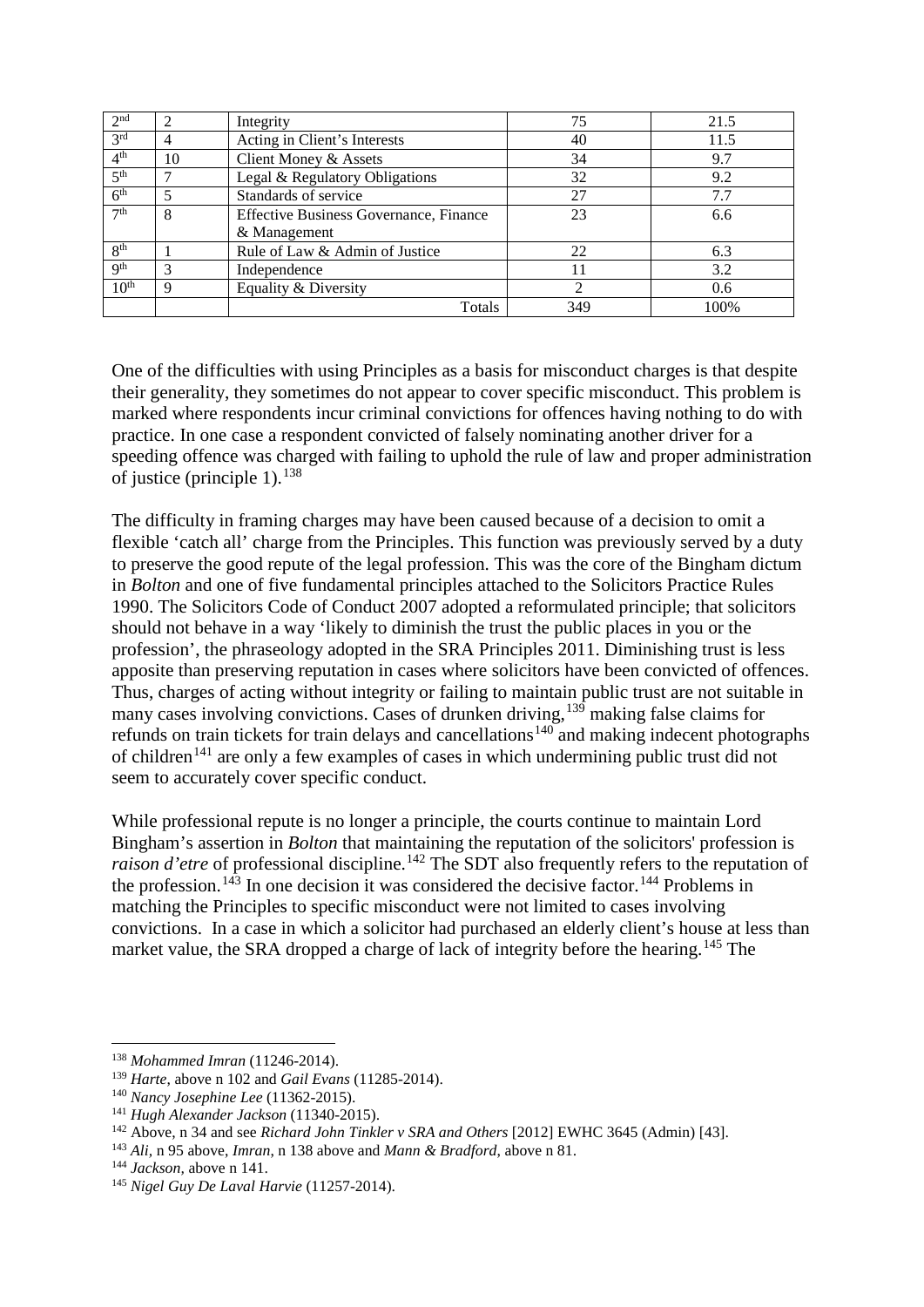prosecution was only saved because the alleged offence had occurred when earlier rules, stating that a solicitor must not take unfair advantage for himself or a third party, applied.<sup>[146](#page-18-0)</sup>

Considerable difficulty has been caused by the absence of a Principle demanding honesty, the dishonesty of a respondent being the most significant conclusion the SDT reaches. Respondents accused of dishonesty are therefore charged with a breach of the Principle requiring integrity. The SDT has applied a judicial definition that states '… a person lacks integrity if he/she acts in a way which, although falling short of dishonesty, lacks moral soundness, rectitude and steady adherence to an ethical code'.<sup>[147](#page-18-1)</sup> Before 2011, the SRA's practice was to attach an allegation of dishonesty or recklessness to specific charges. Post 2011 the practice was to charge potentially dishonest respondents with lack of integrity while alleging dishonesty in relation to specific factual allegations, for example, dishonest use of client money.[148](#page-18-2) Such allegations were accompanied by the observation that it was not necessary to establish dishonesty to prove lack of integrity. In dishonesty cases the SDT applied the two stage test set out by the House of Lords in *Twinsectra v Yardley*. [149](#page-18-3) This involved asking whether conduct was dishonest according to the ordinary standards of reasonable and honest people and, if so, whether the respondent should have realised that his conduct was dishonest by those standards. Respondents cleared of dishonesty could still be found guilty of lack of integrity, which is generally treated as having only an objective element.<sup>[150](#page-18-4)</sup> This potentially caused confusion because a finding of lack of integrity without dishonesty is regarded as a lesser offence.

In 2017 the proposition that solicitors might display lack of integrity without being dishonest was doubted in an appeal to the Administrative court.<sup>[151](#page-18-5)</sup> Mostyn J stated that lack of integrity inevitably involved dishonesty and argued that the SRA should not be able to 'side-step the requirement of proving the subjective element of dishonesty in any case by the simple expedient of charging the same facts as want of integrity'. <sup>[152](#page-18-6)</sup> The Divisional Court's decision temporarily threw into doubt a distinction recognised since *Bolton* where a solicitor who had been reckless with client money was found not to have been dishonest. Perhaps fortunately, another Divisional Court, led by Sir Brian Leveson, confirmed that lack of integrity is indeed a lesser standard than dishonesty and simply a failure to reach the high standards demanded of a solicitor. [153](#page-18-7)

The simple expedient of adding a requirement for honesty to the list of principles would not answer a deeper question: does charging solicitors with breaches of very broad principles satisfy their human right to a fair trial? The most obvious requirement of a fair trial that current practice could offend is 'to be informed promptly, in a language which he understands and in detail, of the nature and cause of the accusation against him'.<sup>[154](#page-18-8)</sup> This wording does not explicitly require that charges be made clear, but it is arguable that, unlike

<span id="page-18-1"></span><span id="page-18-0"></span> <sup>146</sup> The Law Society *Guide to the Professional Conduct of Solicitors <sup>1999</sup>*(London: The Law Society, 1999). <sup>147</sup> Hoodless and Blackwell v. Financial Services Authority [2003] UKFSM FSM007, cited in Michael John *Baker* (11268-2014), [21.8]*.*

<span id="page-18-2"></span><sup>&</sup>lt;sup>148</sup> See, for example, *Mann & Bradford*, above n 81.<br><sup>149</sup> [2002] UKHL 2002 12, per Lord Hutton [27].

<span id="page-18-4"></span><span id="page-18-3"></span><sup>&</sup>lt;sup>150</sup> Kirschner v General Dental Council [2015] EWHC 1377 (Admin).

<span id="page-18-5"></span><sup>151</sup> *Malins v Solicitors Regulation Authority* [2017] EWHC 835 (Admin).

<span id="page-18-6"></span><sup>152</sup> Ibid, [29].

<span id="page-18-7"></span><sup>153</sup> *Williams v Solicitors Regulation Authority* [2017] EWHC 2005 (Admin). See also, B Hubble and H Evans 'Is there a difference between dishonesty and lack of integrity?' Solicitors Journal 22 May 2017 and the combined appeals, *Wingate and Evans v SRA; SRA v Malins* [2018] EWCA Civ 366.

<span id="page-18-8"></span> $154$  European Convention on Human Rights Article 6.3.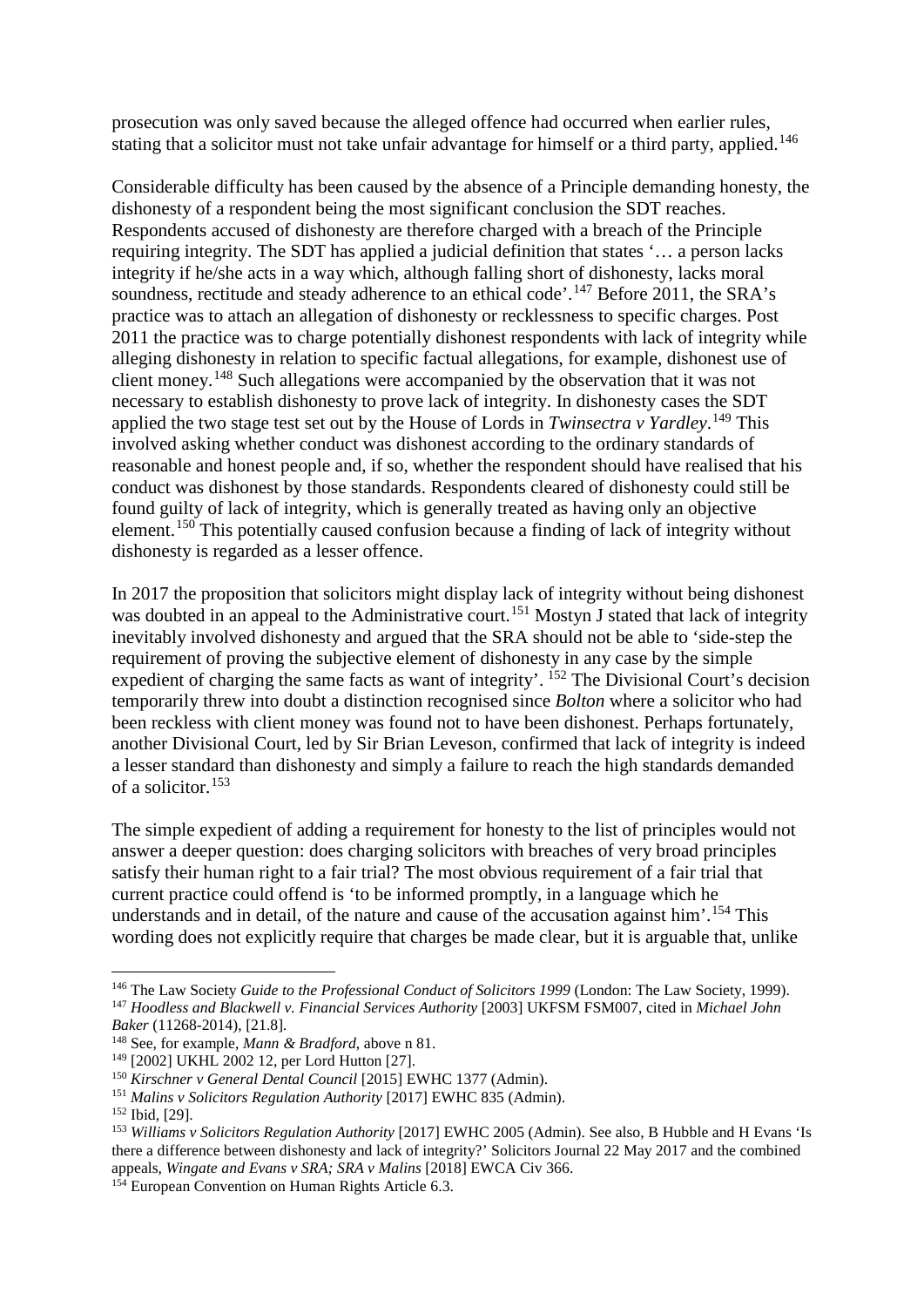in criminal trials, solicitors may often have little idea of the specific offence they have committed. The current situation arguably over relies on the SDT knowing misconduct when it sees it.

### (c) Proof

One of the difficulties created by the SRA's new sanctions is the articulation of the two disciplinary systems. In relation to the standard of proof for misconduct, for example, the SRA applies the civil standard of proof, the balance of probabilities, when deciding whether to rebuke or fine. The SDT uses the higher, criminal standard, beyond a reasonable doubt, in considering new cases and when reviewing SRA decisions on appeal. The fact that respondents can have a higher standard applied to the facts of their case encourages appeals and increases their chances of reversing an SRA decision. Historic support from the courts for the SDT's use of the criminal standard<sup>[155](#page-19-0)</sup> has ebbed away following an SRA campaign for the SDT to use the civil standard in appeals and in disciplinary proceedings. This drew official approval, <sup>[156](#page-19-1)</sup> then government support.<sup>[157](#page-19-2)</sup> Finally, an influential bench in the High Court endorsed use of the civil standard across the board.[158](#page-19-3) No doubt as a result of this pressure, and in the light of a similar proposal by the Bar, the SDT has undertaken to consider the standard of proof in a forthcoming consultation on its rules.<sup>[159](#page-19-4)</sup>

#### (d) Intention

One reason for the SDT's insistence on the criminal standard of proof is that much of its caseload comprises dishonesty cases. Guidance from the courts suggests that a tribunal faced with a solicitor of 'anything less than complete integrity, probity and trustworthiness... [should] almost invariably, no matter how strong the mitigation... [result in an] order that the solicitor be struck off'.<sup>[160](#page-19-5)</sup> Possibly because of the severity of the sanction a previous study of the SDT's approach to dishonesty found that the SDT '…demonstrate[d] a practice of

<span id="page-19-1"></span><sup>156</sup> Insurance Fraud Taskforce: Final Report (January 2016); available at

<span id="page-19-0"></span> <sup>155</sup> *Re A Solicitor* [1993] QB 69 and *Campbell v Hamlet* [2005] UKPC 19.

[https://assets.publishing.service.gov.uk/government/uploads/system/uploads/attachment\\_data/file/494105/PU18](https://assets.publishing.service.gov.uk/government/uploads/system/uploads/attachment_data/file/494105/PU1817_Insurance_Fraud_Taskforce.pdf) 17 Insurance Fraud Taskforce.pdf (accessed 27 February 2017), Independent Review of Claims Management Regulation (March 2016) para. 9.7; available at

[https://assets.publishing.service.gov.uk/government/uploads/system/uploads/attachment\\_data/file/508160/PU19](https://assets.publishing.service.gov.uk/government/uploads/system/uploads/attachment_data/file/508160/PU1918_claims_management_regulation_review_final.pdf) [18\\_claims\\_management\\_regulation\\_review\\_final.pdf](https://assets.publishing.service.gov.uk/government/uploads/system/uploads/attachment_data/file/508160/PU1918_claims_management_regulation_review_final.pdf) (accessed 17 October 2017).

<span id="page-19-2"></span><sup>&</sup>lt;sup>157</sup> J Hyde 'SRA wants lower standard of proof for tribunal prosecutions' LSG 20 January 2016; available at <https://www.lawgazette.co.uk/law/sra-wants-lower-standard-of-proof-for-tribunal-prosecutions/5053131.article> (accessed 16 October 2017).

<span id="page-19-3"></span><sup>158</sup> See, *The Solicitors Regulation Authority v Solicitors Disciplinary Tribunal* [2016] EWHC 2862 (Admin) an appeal concerning a non-solicitor immigration advisor reinstated by the SDT after the SRA banned him from working for a regulated firm. Leggatt J and Sir Brian Leveson, the President of the Queen's Bench Division, declared that the SDT should apply the civil standard when hearing appeals against SRA decisions, and possibly across the board. See also J Hyde 'Re-think SDT Standard of Proof–Leveson' LSG 11 November 2016; available at<https://www.lawgazette.co.uk/law/rethink-sdt-standard-of-proof--leveson/5058766.article> (accessed 17 October 2017) and Legal Futures 'High Court: Time to consider lowering burden of proof in the Solicitors Disciplinary Tribunal' 11 November 2016; available at [https://www.legalfutures.co.uk/latest-news/high-court](https://www.legalfutures.co.uk/latest-news/high-court-time-consider-lowering-burden-proof-solicitors-disciplinary-tribunal)[time-consider-lowering-burden-proof-solicitors-disciplinary-tribunal](https://www.legalfutures.co.uk/latest-news/high-court-time-consider-lowering-burden-proof-solicitors-disciplinary-tribunal) (accessed 20 October 2017)

<span id="page-19-4"></span><sup>159</sup> See Solicitors Disciplinary Tribunal, *Solicitors Disciplinary Tribunal Response to Bar Standards Board Consultation—Review of the Standard of Proof Applied in Professional Misconduct Proceedings* (Solicitors Disciplinary Tribunal, July 2017); available at [http://www.solicitorstribunal.org.uk/sites/default/files](http://www.solicitorstribunal.org.uk/sites/default/files-sdt/SDT%20Response%20-%20BSB%20Consultation%2020.07.17.pdf)sdt/SDT%20Response%20-%20BSB%20Consultation%2020.07.17.pdf (accessed 17 October 2017). 160 *Per* Sir Thomas Bingham MR in *Bolton*, above n 34, pp 518a-519b.

<span id="page-19-5"></span>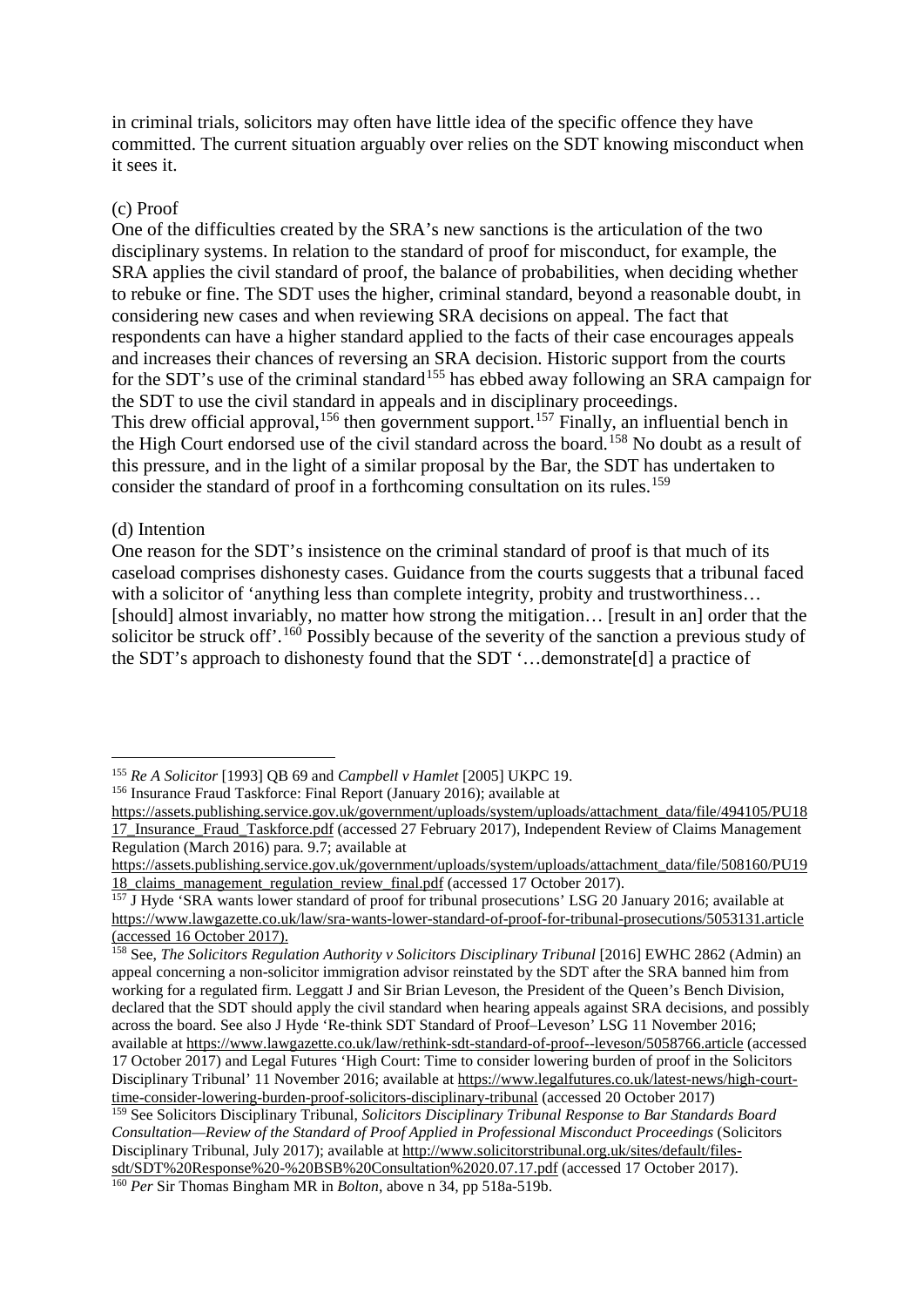negotiating reality in which the dishonesty rule is circumvented by applying a different label' $^{161}$  $^{161}$  $^{161}$ 

Our sample contained several cases in which the SDT might have found dishonesty but did not. In one of these the tribunal doubted the respondent's evidence but refused to make a finding of dishonesty because dishonesty was not alleged in the charges.<sup>[162](#page-20-1)</sup> In another, a respondent who had transferred money from client account to office account, knowing that this would leave a shortfall, was found to have been reckless but not dishonest.<sup>[163](#page-20-2)</sup> In yet another case, the dishonesty of a respondent who had persuaded someone to accept his speeding points was excused because it was 'of short duration'.<sup>[164](#page-20-3)</sup> In a case where a respondent created a false email trail to conceal a failure to list a case for hearing, the SDT accepted that he thought he was recreating emails that had existed.<sup>[165](#page-20-4)</sup> Applying the subjective limb of the *Twinsectra* formula it found that he had not realised that ordinary people would regard this behaviour as dishonest. The SDT also accepted medical evidence negating dishonest intent.<sup>[166](#page-20-5)</sup> In one such case it accepted a regulatory settlement proposed by the SRA because medical evidence called into question whether there was 'dishonesty to the level of proof required'.[167](#page-20-6) 

In cases involving women the SDT's generous interpretation of behaviour suggests the possibility of chivalry bias; in this context a failure to treat women the same as men in relation to similar offences.<sup>[168](#page-20-7)</sup> One woman charged with a dishonest accounts rule breaches was found not to be dishonest, or lacking integrity, but guilty of 'sloppiness and misunderstandings'.[169](#page-20-8) In another case a respondent had got behind in a number of personal injury files. She made false time recordings, forged letters and medical reports and made 'interim payment' and supplemented damages out of other clients' funds to prevent complaints.[170](#page-20-9) The SDT found that the SRA had not established beyond reasonable doubt that her conduct was dishonest, being convinced by her "…truly compelling and exceptional mitigation [it concluded that she] …had not been thinking rationally at the time and had not given any thought at all to the question of dishonesty. She had simply been trying to keep her head above water in extremely difficult circumstances."<sup>[171](#page-20-10)</sup> In a case in which a woman respondent failed to warn a mortgage lender client of possible mortgage fraud the transcript noted that the 'tribunal had the benefit of hearing R give lengthy oral evidence clearly under considerable stress'.[172](#page-20-11)

Although lack of integrity could be seen as a lesser charge, findings of lack of integrity were not lightly made. In one case the SDT decided respondents involved in numerous deliberate breaches were only 'reckless to the point of lacking integrity' because they believed that

<span id="page-20-0"></span> <sup>161</sup> P Case 'Doctoring Confidence and Soliciting Trust: Models of Professional Discipline in Law and Medicine' (2013) 29 Journal of Professional Negligence 87.

<span id="page-20-2"></span><span id="page-20-1"></span><sup>&</sup>lt;sup>162</sup> *SRA v Harvie*, above n 145.<br><sup>163</sup> *Baker*, above n 147, £88,000 deficit in client account, no dishonesty, suspended for one year with conditions on return to practice.

<span id="page-20-3"></span><sup>164</sup> *Imran*, n 138 above, two year suspension.

<span id="page-20-4"></span><sup>165</sup> *Matthew Albert Timmis* (11193-2013).

<span id="page-20-5"></span><sup>&</sup>lt;sup>166</sup> *Theresa Ann O'Hare* (11299-2014), where the respondent suffered from mental health issues.

<span id="page-20-6"></span><sup>167</sup> *Carlile,* above n 92.

<span id="page-20-7"></span><sup>168</sup> P. W. Hatamyar & K. M. Simmons 'Are Women More Ethical Lawyers? An Empirical Study" (2004) 31 *Florida State University Law Rev* 785, p. 827.

<span id="page-20-11"></span>

<span id="page-20-10"></span><span id="page-20-9"></span><span id="page-20-8"></span><sup>&</sup>lt;sup>170</sup> *Tunstall*, above n 94 [37].<br><sup>171</sup> Ibid, [27.30].<br><sup>172</sup> *Afshan Ejaz Nawaz* (11294/2014), [65.57].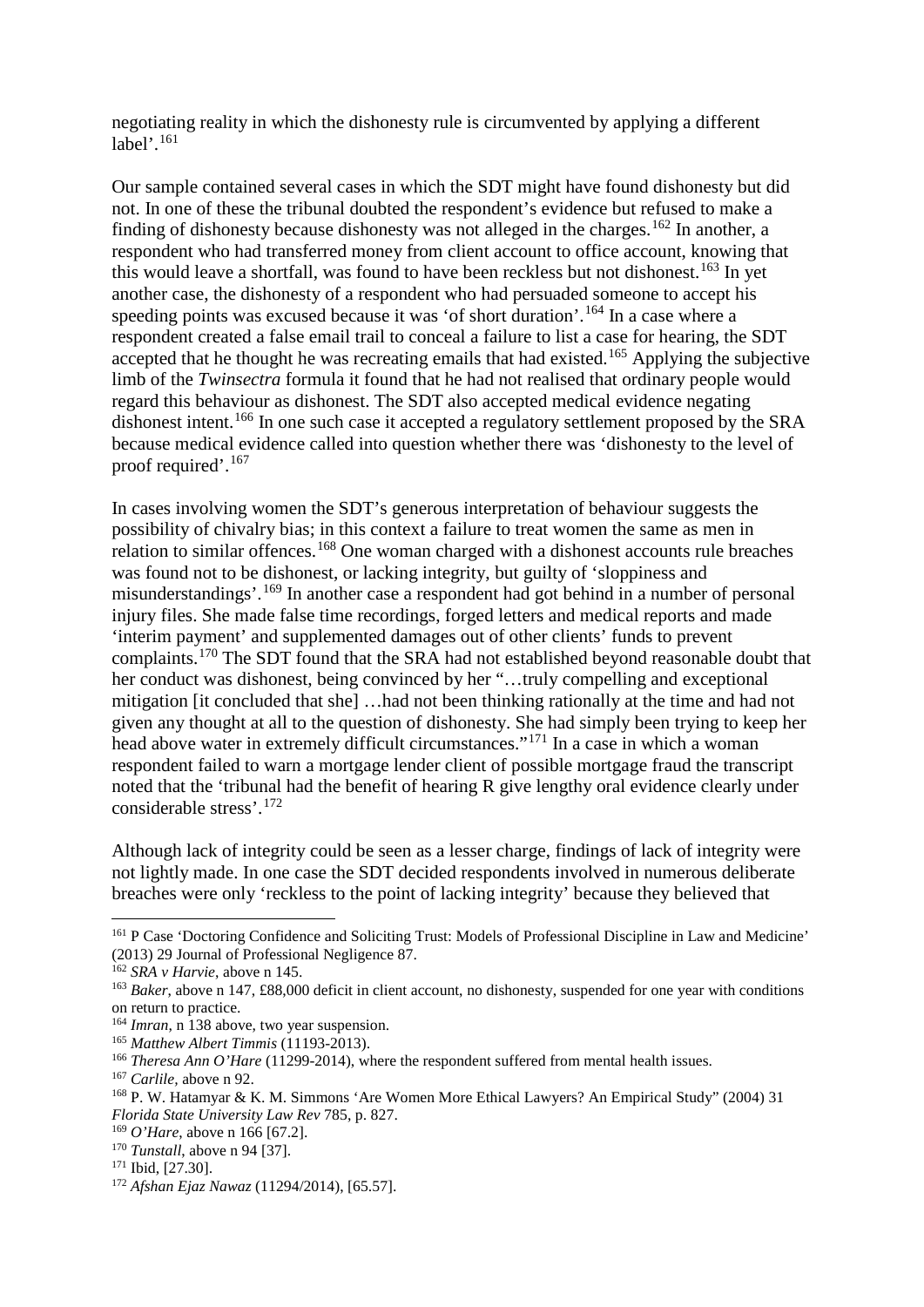monies withdrawn from client account were covered by monies due.<sup>[173](#page-21-0)</sup> In another, a family lawyer, dabbling in a purchase for a conveyancing client, failed to alert the mortgage lender for whom he was also acting of a risk of mortgage fraud. [174](#page-21-1) The SDT felt that he was a grossly incompetent conveyancer and did not have sufficient awareness of practice in the area for the conduct to lack integrity. The misconduct predated the SRA Principles 2011 and this was another case where the respondent was found guilty of breaches of the relevant code, the Solicitors Code of Conduct 2007.

Appeals by the SRA to the High Court perhaps suggest that it does not accept the SDT's standards. A decision of the SDT not to strike a dishonest solicitor from the Roll was reversed by the Court of Appeal with the admonition that striking off should follow all but minor findings of dishonesty.<sup>[175](#page-21-2)</sup> In two recent cases involving alleged dishonest use of client money the SRA obtained rulings from the High Court quashing some or all of SDT decisions favourable to respondents.<sup>[176](#page-21-3)</sup> Of the 105 cases in 2015, seven were subject to appeal, four by the respondents and three by the SRA. All of the respondents' appeals were dismissed $177$ whereas the SRA succeeded in one of its appeals,  $178^{\circ}$  $178^{\circ}$  had another dismissed  $179^{\circ}$  $179^{\circ}$  and partially succeeded in the third. $180$ 

#### (e) Sanctions

The SDT tended not to impose multiple sanctions. Thus, while one respondent received a fine and a prohibition order, <sup>[181](#page-21-8)</sup> as shown in Table 6, the total number of sanctions imposed matched the number of respondents. As the Table also shows, striking off and suspension accounted for nearly 55% of SDT actions.

Table 3: INSERT TABLE 3 ABOUT HERE (SDT Cases 2015 Total Sanctions—footnote 182 to be inserted after the title of the table  $^{182}$ )

|  |  | Table 3: SDT Cases 2015 Total Sanctions |  |
|--|--|-----------------------------------------|--|
|--|--|-----------------------------------------|--|

| <b>Sanctions</b>          | Number   | $\frac{0}{6}$ |
|---------------------------|----------|---------------|
| Struck Off                | 56       | 39.4          |
| Suspension (Indefinite)   |          | ∠.            |
| Suspension (Fixed Period) | $1 \cap$ | o. J          |

173 *Barker & Newton*, above n. 72 [51.1]. Respondents suspended for two years and six months respectively.

<span id="page-21-1"></span><span id="page-21-0"></span><sup>174</sup> *Ross Onotasa Monioro* (11295-2014).

<span id="page-21-5"></span><sup>178</sup> *SRA v Heer Manak and Dhillon,* above n 176.

<span id="page-21-6"></span><sup>179</sup> *R (On the Application of Solicitors Regulation Authority*) *v Imran* [2015] EWHC 2572 (Admin.)

<span id="page-21-7"></span><sup>180</sup> *SRA v Wingate and Evans*, n 176 above. The respondents went on to appeal to the Court of Appeal to reinstate the SDT's acquittal, see combined appeals *Wingate and Evans v SRA; SRA v Malins* [2018] EWCA Civ 366. Wingate's appeal to reinstate the SDTs acquittal was dismissed but Evans' appeal was allowed.

<span id="page-21-9"></span><sup>182</sup> There are some discrepancies between some of the figures in this table and the sanctions data listed in the SDTs Annual Report 2015. For example, due to an omission the report lists 10 restrictions on practice, however, there were 12, SDT response to query  $2<sup>nd</sup>$  March 2017.

<span id="page-21-2"></span><sup>175</sup> *SRA v Anthony Lawrence Clarke Dennison* [2012] EWCA Civ 421.

<span id="page-21-3"></span><sup>176</sup> *SRA v Heer Manak (1) and Dhillon (2)* (2016) EWHC 1914 (Admin) and *SRA v Wingate and Evans* [2016] EWHC 3455 (Admin).

<span id="page-21-4"></span><sup>177</sup> *Ogunniyi v Solicitors Regulation Authority* [2016] EWHC 3516 (Admin), *Gurpinar v Solicitors Regulation Authority* [2016] EWHC 1549 (Admin)*, Barnett v Solicitors Regulation Authority* [2016] EWHC 116 (Admin) and 11293/2014 *Yunus Agboola Alatise* (Case Unreported).

<span id="page-21-8"></span><sup>181</sup> *Monioro*, above n 174, both sanctions were counted. Whereas *Robert Andrew Schofield* was involved in two cases (11292-2014 and 11322/2015), the sanction for each was striking off, so the sanction was recorded only once.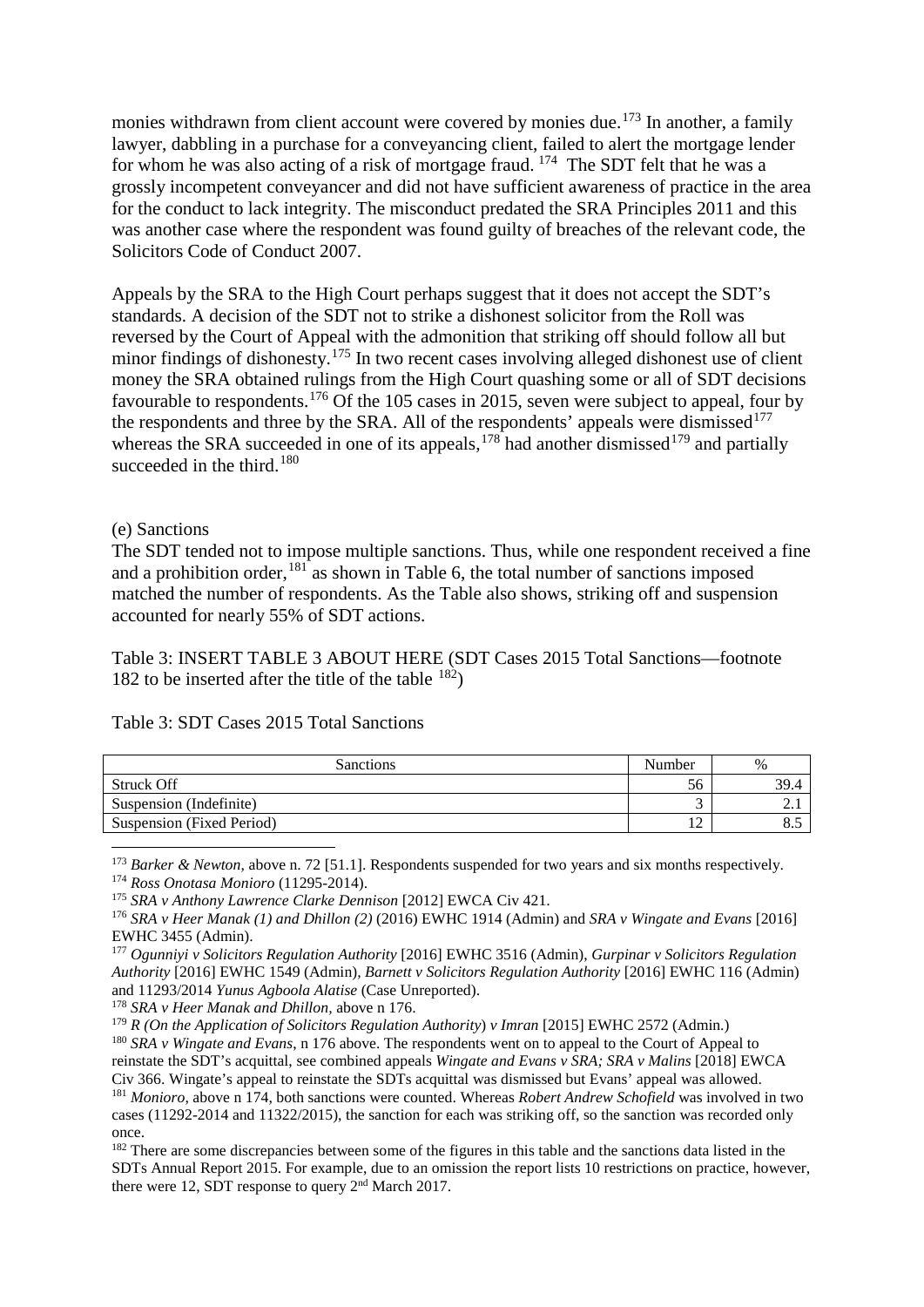| Fine                                                               | 33  | 23.2 |
|--------------------------------------------------------------------|-----|------|
| Reprimand                                                          | 8   | 5.6  |
| <b>Prohibition Order</b>                                           |     | 0.7  |
| Revocation of s.43 Order—refused                                   |     | 0.7  |
| s.43 Clerk Order                                                   | 2   | 1.4  |
| (Application for) Restoration to the Role Refused                  | 3   | 2.1  |
| (Application for) Restoration to the Role Granted                  |     | 0.7  |
| (Application for) Determination of Indefinite Suspension (refused) |     | 0.7  |
| Conditions Imposed on Practice Cert                                |     | 8.5  |
| Application for Removal of Condition on PC (granted)               |     | 0.7  |
| Application for Rehearing (refused)                                |     | 0.7  |
| No Order, Costs Only Order or Case Dismissed                       |     | 4.9  |
| <b>TOTAL</b>                                                       | 142 | 100  |

In the sample considered the most likely circumstances for striking off occurred when solicitors were found to have dishonestly used client funds, particularly substantial sums.<sup>[183](#page-22-0)</sup> A few respondents found to lack integrity were struck off without a finding of dishonesty.[184](#page-22-1) In one of these a solicitor involved in miss-applying investment funds was found to have been "duped" by a client, <sup>[185](#page-22-2)</sup> and may not have appreciated that she was facilitating a fraud, but was nevertheless struck off.<sup>[186](#page-22-3)</sup> Deliberately 'borrowing' client money, even without a finding of dishonesty, also led to striking off.<sup>[187](#page-22-4)</sup> In general, however, a finding that a solicitor lacked integrity but was not dishonest led to a lesser sanction.

The second group most likely to be struck off were those convicted by courts of serious criminal offences. In one of the most serious examples a respondent had ferried messages from suspected drug dealers under arrest and a suspect still at large.<sup>[188](#page-22-5)</sup> He was convicted at Crown Court on three counts of possession of cocaine and attempting to pervert the course of justice. Another respondent was struck off for dishonesty convictions acquired before embarking on a legal career; claiming refunds on five train tickets for which a court had fined her £711.11.<sup>[189](#page-22-6)</sup> Another had not had a practising certificate since 2009, but was struck off following conviction of drunk driving and other offences, including claiming false expenses from the Law Society.[190](#page-22-7)

The conclusion that striking off was the most serious sanction was not true in all cases. The removal of the cap on the SDT's fining powers made a fine the most appropriate sanction in some circumstances. This was demonstrated in *Harvie*. [191](#page-22-8) Since the respondent had retired from practice, striking off or suspension was potentially a less significant sanction than the

<span id="page-22-0"></span> <sup>183</sup> For example, *Mann & Bradford,* above n 81, *Adrian Patrick Shaun Dann* (11213-2014), *Karatas,* n 81 above, *Owen,* above n 72, *Wilkes,* above n 81, *Jonathan Charles Lewis* (11244-2014) and *Peter Ellis Taylor* (11274-2014) were all struck off.

<span id="page-22-1"></span><sup>&</sup>lt;sup>184</sup> *Andrew Donald Varley* (10763-2011).<br><sup>185</sup> See *Pascale Edith Marie-Anne Wood-Atkins* (11270/2014) [169].

<span id="page-22-3"></span><span id="page-22-2"></span><sup>&</sup>lt;sup>186</sup> Wood-Atkins, ibid, struck off. Two factors appear to have influenced this result. The first was that her actions contravened the SRA's warning card on Fraudulent Financial Arrangements, which stated that involvement in dubious financial schemes could lead to disciplinary action, see generally *SRA Warning Notices*; available at http:/[/www.sra.org.uk/solicitors/code-of-conduct/guidance/warning-notices.page](http://www.sra.org.uk/solicitors/code-of-conduct/guidance/warning-notices.page) (accessed 16 October 2017). The second was that she had deducted large sums in costs from client monies.

<span id="page-22-4"></span><sup>187</sup> *Lewis*, above n 183 and *Mann & Bradford*, above n 81.

<span id="page-22-5"></span><sup>&</sup>lt;sup>188</sup> *Basharat Ali Ditta* (11060-2012).<br><sup>189</sup> *Lee*, above n 140.

<span id="page-22-7"></span><span id="page-22-6"></span><sup>&</sup>lt;sup>190</sup> *Frances Louise Brough* (11148-2013).

<span id="page-22-8"></span> $191$  Above n. 145.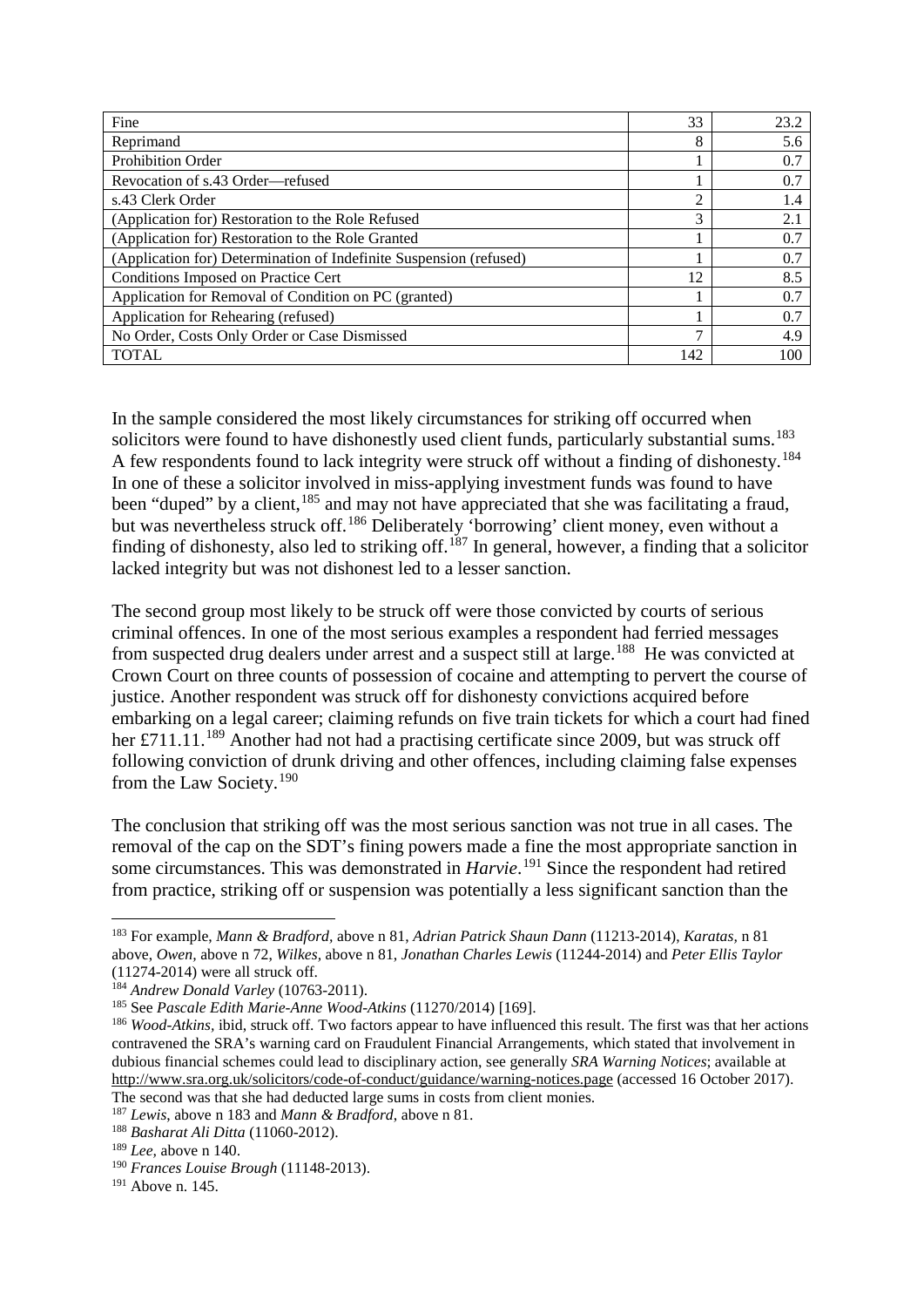£305,000 fine imposed; the difference between the respondent's outlay and the probate value of the deceased client's house he had purchased. Additionally, the order to pay £37,016 costs ensured he was substantially out of pocket. At the other end of the scale a solicitor who called another solicitor 'a complete plonker' was reprimanded and ordered to pay costs of  $\text{\pounds}2,600$ .<sup>[192](#page-23-0)</sup> This was only slightly more than the SRA's maximum fine, but the SDT declared the proceedings justified because of other factors.[193](#page-23-1) This decision reflected the fact that respondents who admitted all or some of the charges against them and demonstrated what the  $SDT$  called 'genuine insight',  $^{194}$  $^{194}$  $^{194}$  a recognition of failings combined with remorse, were likely to benefit from a more positive interpretation of conduct *and* less onerous sanctions.

Banning solicitors from practice contributed 55% of the SDT's disposals and fines a further 25%. The maximum fine imposed was £305,000 and the minimum £500. Fines to a total value £521,500, were imposed in 33 cases; an average of nearly £16,000 per case. Costs orders were invariably made against respondents. Although the SRA could be ordered to pay costs it was protected by the tribunal's propensity to recognise a public interest in encouraging prosecution. The total value of costs awarded over the period was £1,742,530, imposed against 115 respondents; an average per case of £15,152. These figures suggest that further increasing the SRA's power to fine, even to £20,000, would reduce the SDT's caseload without a significant loss in terms of solicitors' rights. Indeed, many would be saved from paying costs almost as severe as the average fine. The cases of failure to obtain PII are good example of this. Most of the cases resulted from impecuniosity and in only two were the respondent's failures part of a larger and more serious allegation.<sup>[195](#page-23-3)</sup> In these cases one respondent was struck off and the other was suspended and fined.<sup>[196](#page-23-4)</sup> In the PII cases where no dishonesty was involved, respondents were fined (five cases), reprimanded (two cases) or suspended (two cases). In some of these cases the SDT expressed doubt about the decision to refer the case to it.  $197$ 

It is not possible to provide any definitive statistical analysis on the SDT's treatment of BAME respondents in our 2015 sample.<sup>[198](#page-23-6)</sup> However, the John Report,<sup>[199](#page-23-7)</sup> found significant differences in the imposition of sanctions on BAME solicitors compared to their white counterparts. This was demonstrated most starkly in relation to sanctions imposed for breaches of the Solicitors' Account Rules (SAR). Here, white solicitors (47.8%) were more likely to be reprimanded than BAME solicitors  $(21.2\%)$ .<sup>[200](#page-23-8)</sup> The most frequent sanction against BAME for SAR breaches was a fine  $(26.3\%)$ .<sup>[201](#page-23-9)</sup> Where a solicitor was suspended for breach of account rules, that solicitor was almost five times more likely to be of BAME origin (21%) than white  $(4\%)$ .<sup>[202](#page-23-10)</sup> Overall, the greatest variation in the use of sanctions generally was in relation to the imposition of conditions on practice certificates, at 20% for

<span id="page-23-0"></span> <sup>192</sup> *Richard Gregory Barca* (11313-2014).

<span id="page-23-1"></span> $193$  There were allegations of possibly racist comments, ibid, [41].

<span id="page-23-2"></span><sup>194</sup> *Harvie,* above n 145, [45].

<span id="page-23-3"></span><sup>195</sup> *Richard Anthony Barnett & Anthony Augustine Swift* (11249-2014), involving improper use of litigation funding and *Kanwar Bhan & Monika Narad* (11320-2014) where the main focus was a potential conveyancing fraud.

<span id="page-23-4"></span><sup>196</sup> *Barnett* and *Bhan,* ibid, were struck off, while *Swift,* ibid, was suspended and *Narad,* ibid, was fined. <sup>197</sup> See, for example, *Reginald Walter Hemmings* (11283/2014), [40].

<span id="page-23-6"></span><span id="page-23-5"></span><sup>198</sup> As sensitive personal data, the Tribunal's reports rarely contain this information. Indeed, ethnic origin could only be gleaned in one case (South Asian, *Nazakat Ali*, above n 95). Moreover, the Law Society's "Find a Solicitor" database does not record such details

<span id="page-23-7"></span><sup>199</sup> Above, n 107.

<span id="page-23-8"></span> $^{200}$  Ibid, p106 [656].<br> $^{201}$  Ibid.

<span id="page-23-9"></span>

<span id="page-23-10"></span> $202$  Ibid.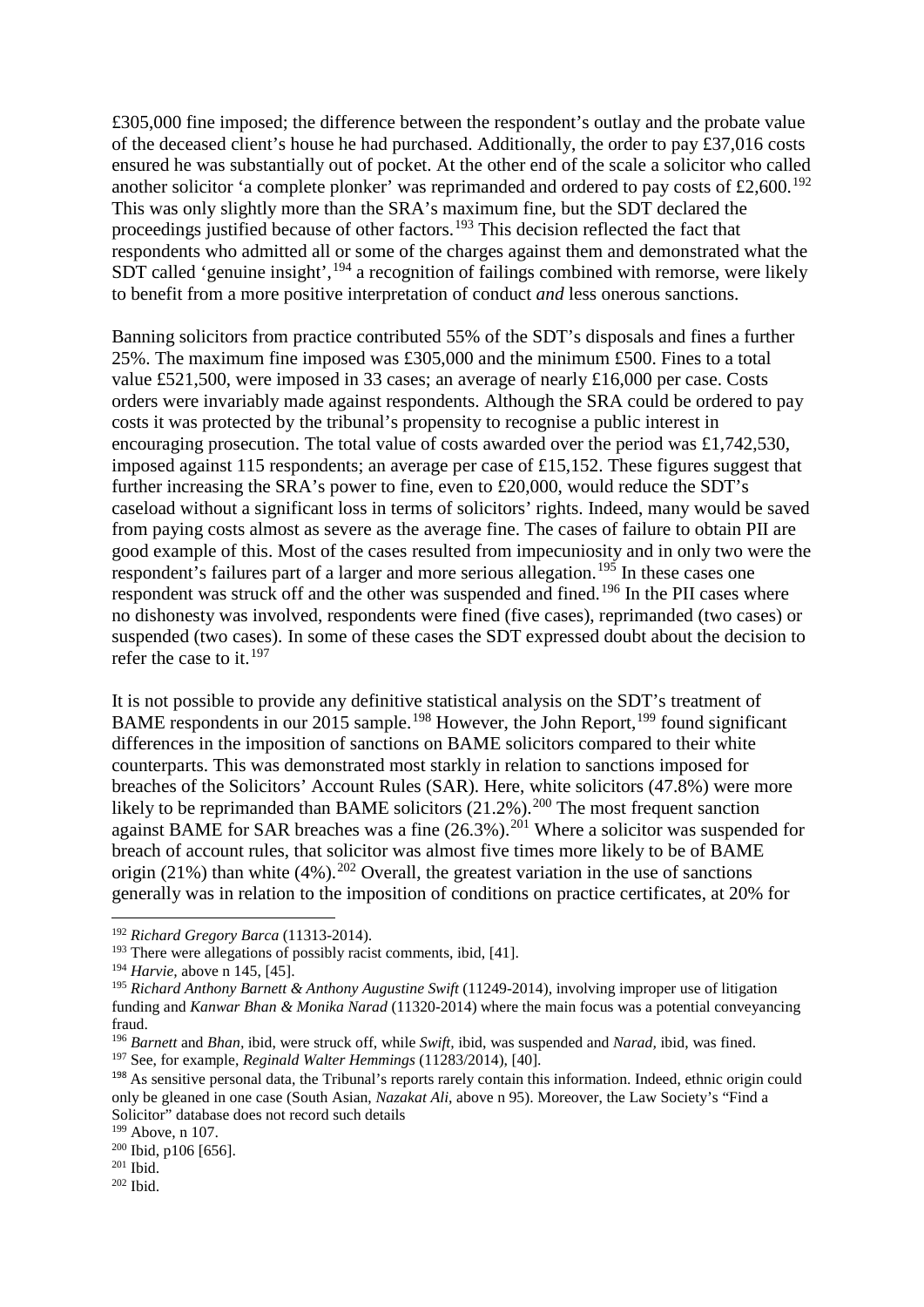BAME and 7.5% for whites.<sup>[203](#page-24-0)</sup> The report called for the SDT to monitor its outcomes by respondents' ethnicity and gender<sup>[204](#page-24-1)</sup> but the outcome has not been reported.

# 5. CONCLUSION

The LSA began a phase of deregulation in the legal services market which has not yet concluded. One of its most dramatic impacts was to end professional self-regulation. The result has been a gradual erosion of other indicators of professionalism. The SRA will shortly implement plans to allow solicitors to work in unregulated entities, subject to a code of conduct but not necessarily offering other protections of professionalism. [205](#page-24-2) In response the Law Society asks whether solicitors will use this opportunity to set themselves up as unregulated providers because of the benefits of operating without regulation.<sup>[206](#page-24-3)</sup> One implication is that solicitors struck from the roll will reappear as owners or workers in a burgeoning alternative legal sector. The LSB has declared that the deregulatory steps facilitated by the Act will soon reach the limits of the current legislative framework, calling for 'more fundamental revision.'<sup>[207](#page-24-4)</sup> It claims that the incremental impact of deregulatory initiatives represents a huge shift away from old ways of working towards a better regulated system that is focused on managing risks and delivering better outcomes for all consumers.<sup>[208](#page-24-5)</sup>

In a deregulated legal services sector, it would make perfect sense to place more responsibility for the conduct of lawyers on their employers. Data from the regulatory system throw some light on whether such a shift in direction might be successful. The decreased number of cases reaching the SDT could be evidence of a decline in serious misconduct or that the SRA is operating a so-called 'regulatory funnel', like professional SROs, and filtering out the cases before they reach disciplinary hearings.<sup>[209](#page-24-6)</sup> Both of these notions are countered by the large number of alternative disposals. Many of these presumably involve less serious cases which may not previously have involved a disciplinary sanction. The fact that they now do, can be claimed as evidence of the additional reach of the new system. Proportionality in handling these cases could be claimed as evidence of more effective regulation; reinforcing governmentality by heightening the sense of surveillance. Similarly, we speculate that the large proportion of the cases that appear to result from self and firm referrals (31 of the 105 cases or 30%) may be due to the new compliance posts and reporting regulations in the SRA Handbook.<sup>[210](#page-24-7)</sup> This may be claimed as a benefit of a new culture of

<span id="page-24-0"></span> $\frac{203}{204}$  Ibid, p10 [120].<br> $\frac{204}{204}$  John, above n 107, p15.

<span id="page-24-2"></span><span id="page-24-1"></span><sup>&</sup>lt;sup>205</sup> M Farman 'Key law watchdog slashes rulebook and pushes for more market liberalisation' Legal Business 14 June 2017; available at [https://www.legalbusiness.co.uk/blogs/key-law-watchdog-slashes-rulebook-and](https://www.legalbusiness.co.uk/blogs/key-law-watchdog-slashes-rulebook-and-pushes-for-more-market-liberalisation)[pushes-for-more-market-liberalisation](https://www.legalbusiness.co.uk/blogs/key-law-watchdog-slashes-rulebook-and-pushes-for-more-market-liberalisation) (accessed 22 March 2018). In the meantime, the latest version of the SRA Handbook, Version 19 (released October 2017); available at [http://www.sra.org.uk/handbook,](http://www.sra.org.uk/handbook) aims to "drive high professional standards, remove unnecessary bureaucracy and free up solicitors to work in new markets"; see<http://www.sra.org.uk/sra/news/press/handbook-decision-2017.page> (accessed 4 April 2018).

<span id="page-24-3"></span><sup>206</sup> The Law Society The Future of Legal Services (London: The Law Society, 2016) 16; available at http:/[/www.lawsociety.org.uk/news/documents/future-of-legal-services-pdf](http://www.lawsociety.org.uk/news/documents/future-of-legal-services-pdf) (accessed 20 March 2018).

<span id="page-24-4"></span><sup>207</sup> The Legal Services Regulators *Annex A: Progress on deregulation and market liberalisation in legal services,* A report for Ministers on deregulation from the *legal services* regulators of *England* and Wales (June 2015) 3; available at

[http://www.legalservicesboard.org.uk/what\\_we\\_do/pdf/20150720\\_Report\\_On\\_Progress\\_On\\_Deregulation\\_And](http://www.legalservicesboard.org.uk/what_we_do/pdf/20150720_Report_On_Progress_On_Deregulation_And_Market_Liberalisation.pdf) Market Liberalisation.pdf (accessed 4 March 201).

<span id="page-24-5"></span> $208$  Ibid, 4.

<span id="page-24-6"></span><sup>209</sup> Lonakan, above n 76.

<span id="page-24-7"></span><sup>&</sup>lt;sup>210</sup> These may not be the only such cases since many of the alternative disposals may also have been initiated in this way.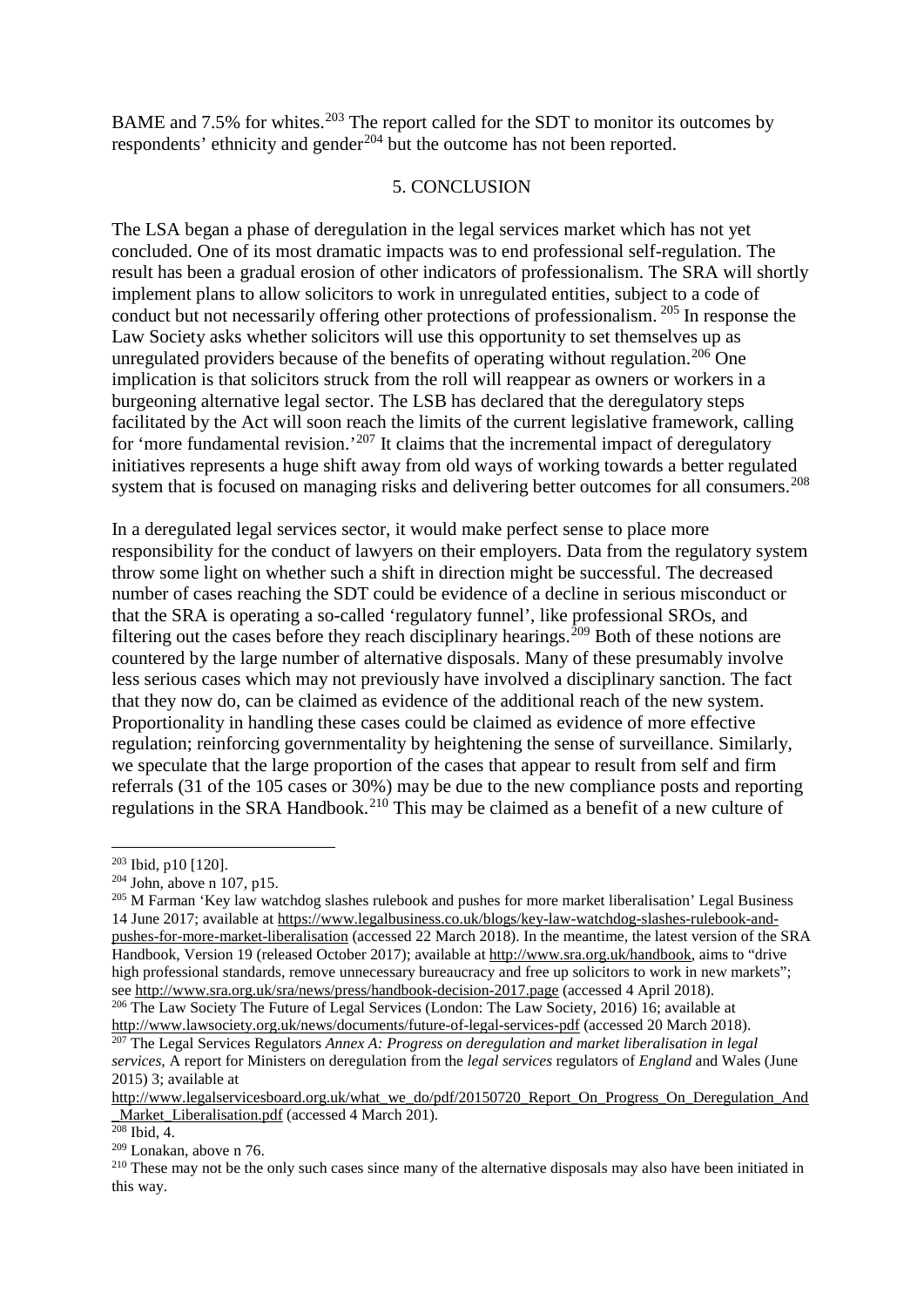managerial responsibility and management of the self. This can also be seen as evidence of an element of governmentality; what Foucault called 'the conduct of conduct'. <sup>[211](#page-25-0)</sup>

Our data also highlights the limits of governmentality achieved through the logic of corporate bureaucracy, which relies on organisational structure to control behaviour. In 2015, over 4,000 sole practices and 8,885, 2-4 partner firms employed over 30% of all practitioners.<sup>[212](#page-25-1)</sup> Around 80% of respondents before the SDT in that period were from such firms. When they were from larger firms, more than one member of the firm was often involved in misconduct. Regulation dependent on organisational structure is constrained in dealing with this reality. There is not much point insisting on a compliance officer for conduct if that person is the one involved in wrongdoing. One obvious solution, prescribing a larger minimum size of firm, would ensure a chance of establishing ethical infrastructure. Another, preventing small units operating in areas handling large sums of client money, would minimise risk. Both of these may exacerbate a problem of access to legal services<sup> $213$ </sup> impeding the regulatory objectives of promoting competition and the consumer interest. They could also be detrimental to diversity in the legal profession as it is predominantly BAME solicitors who populate small firms.<sup>[214](#page-25-3)</sup> The alternative being urged by government and their regulators is further deregulation. The evidence points to a contrary conclusion; there is arguably a need for the SRA to increase its use of random audits as a means of improving risk identification, controlling lawyer misconduct and closing down firms who fail to comply with the rules. [215](#page-25-4) Random audits may also have a 'ripple effect' on lawyer compliance behaviour.<sup>[216](#page-25-5)</sup>

The final step in the decline of the ideology of professionalism in legal services regulation would involve eliminating the SDT. This is the predictable consequence of the growth in the numbers of solicitors. In the decade before *Bolton v The Law Society*, in which Bingham MR expressed reverence for the reputation of the profession, the number of practising solicitors in England and Wales grew by a little over 28%, from  $45,732$  to  $63,628$ <sup>[217](#page-25-6)</sup> In 2015, there were over 133,000 practitioners, nearly 80% working in 9,403 solicitors' firms.<sup>[218](#page-25-7)</sup> The difficult task of regulating such a large group across so many sites is compounded by the diversity of the modes, styles and sizes of solicitors' practices. The preparation and presentation of cases to the SDT compound the resource problems in confronting these difficulties.

The shrinking number of cases the SDT handles, and the fact that around 70% of the sums paid by respondents comprised costs and only 30% fines, raises the issue of whether it offers a proportional response to the problem of solicitor misconduct. If the SDT did not exist,

<span id="page-25-0"></span> <sup>211</sup> LH Martin, H Gutman and PH Hutton *Technologies of the Self: A Seminar with Michel Foucault* (Amhurst: University of Massachusetts Press, 1988).

<span id="page-25-1"></span><sup>&</sup>lt;sup>212</sup> The Law Society, above n 27, Table 4.3.

<span id="page-25-2"></span><sup>213</sup> This issue was identified by the SRA as the first of seven risks to the legal services sector, *SRA Annual Review*, above n 54.

<span id="page-25-3"></span><sup>214</sup> See, John, above n.107.

<span id="page-25-4"></span><sup>&</sup>lt;sup>215</sup> For example, the SRA recently reviewed 50 firms (ranging from high street to City), as a means of testing the sectors compliance with its new more rigorous money laundering rules, finding two-thirds of these firms lacking. In six of the firms the SRA found serious concerns meriting ongoing disciplinary processes; see <https://www.sra.org.uk/sra/how-we-work/reports/preventing-money-laundering-financing-terrorism.page> (accessed 23 March 2018).

<span id="page-25-5"></span><sup>&</sup>lt;sup>216</sup> For example, over the last three years the SRA have closed down eight firms over money laundering concerns, 14 firms closed of their own volition after the SRA raised concerns, see Barney Thompson 'UK law firms disciplined over money laundering', Financial Times, 2 March 2018; available at <https://www.ft.com/content/c919dbf8-1d4b-11e8-aaca-4574d7dabfb6>(accessed 23 March 2018).

<span id="page-25-6"></span><sup>217</sup> D Dixon *Entry to the Solicitors' Profession: 1980-2011* (London, Law Society, 2012) 2. 218 The Law Society, above n 27, p 2 and 21.

<span id="page-25-7"></span>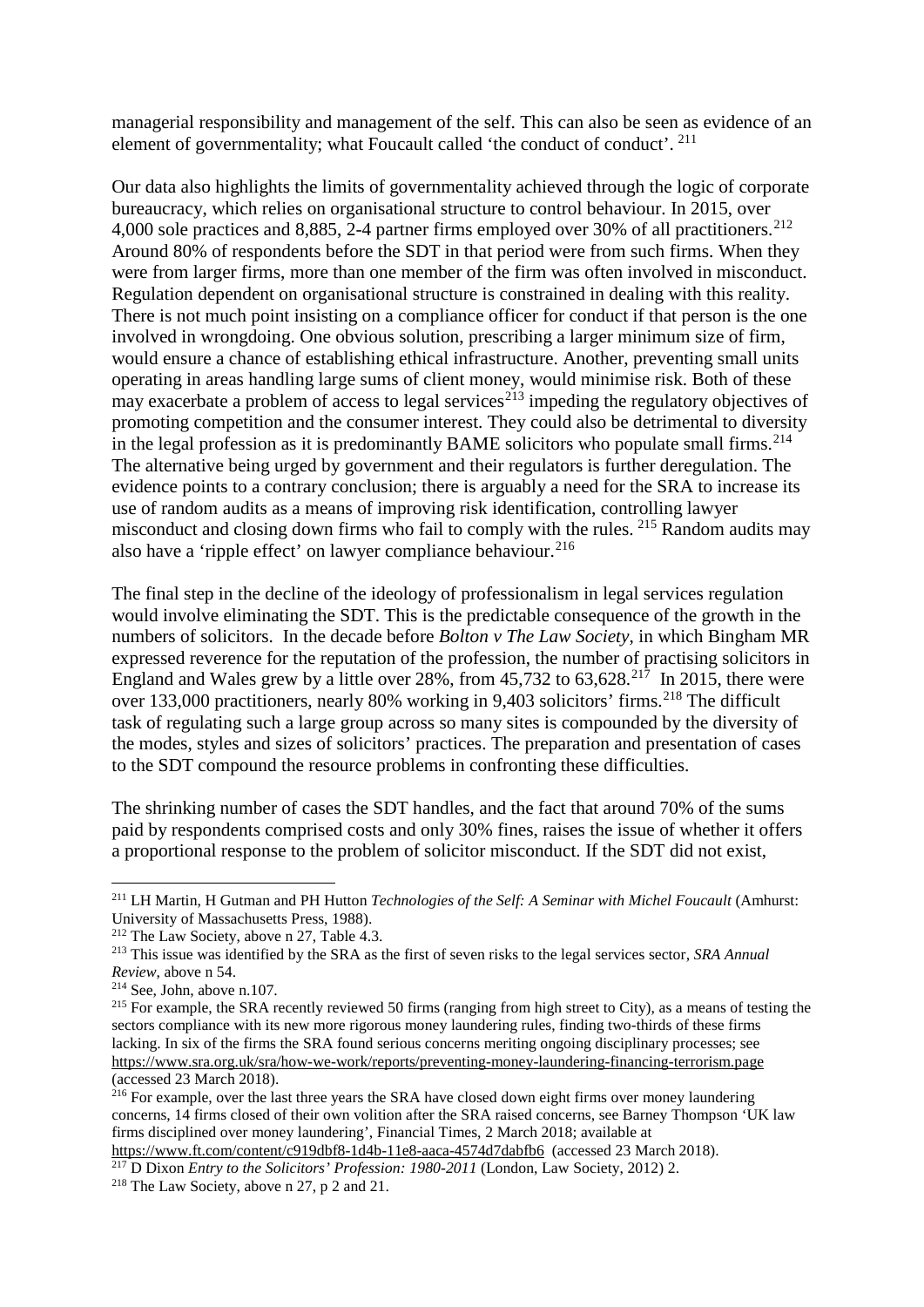however, there would still need to be a system for excluding solicitors guilty of serious misconduct. One solution would be for the SRA to deal with low level misconduct, leaving dishonesty offences to be tried by the courts.<sup>[219](#page-26-0)</sup> An arguably more efficient system would enable the SRA to take all disciplinary actions, including striking off, subject to the protection of an appeals system. Such a step was recently recommended in a Treasury report alongside a recommendation that the criminal standard of proof be abandoned.<sup>[220](#page-26-1)</sup>

There are several counter arguments to further de-regulation. Rule of law and fair trial principles support the use of independent tribunals in hearing cases against lawyers. The risk of increasing the level of state involvement in the practice and discipline aspects of regulation was illustrated recently by a high-profile prosecution of members of a leading human rights firm presenting compensation claims arising from alleged abuse by armed forces in Iraq.<sup>[221](#page-26-2)</sup> The respondents were acquitted amid claims that the decision to prosecute was influenced by government pressure. [222](#page-26-3) As a result, the SRA plans to publish an enforcement policy clarifying when and why it brings proceedings.<sup>[223](#page-26-4)</sup> This may not have followed had it been the sole arbiter of misconduct. Another consideration is that the SDT may be better able to deal effectively with financial misconduct than courts. This is because the strict requirements of the SAR impose a higher standard than might be enforced using criminal law.<sup>[224](#page-26-5)</sup> A final consideration is that the tribunal process publicly exposes possible failings in practice regulation. These may not come to light where the regulator is the sole judge of misconduct.

One option that will undoubtedly be considered in the next wave of legal services reform is creation of a single tribunal to hear misconduct cases against all regulated lawyers. Such a body could be established independently but given a remit clarifying the regulatory standards and methods to be promoted.<sup>[225](#page-26-6)</sup> This would be an opportunity to explore a different procedural basis for hearings, including replacing the current adversarial format with an inquisitorial approach.[226](#page-26-7) It should enable re-examination of the central priorities of discipline, whether consumer interests, professional reputation or public trust.<sup>[227](#page-26-8)</sup> It is also possible that the next review will lead to further steps towards competition as the dominant logic of regulation.<sup>[228](#page-26-9)</sup> In that case, the Act will be seen to have actually served a hidden purpose; to act as a bridge to the de-professionalisation of the legal services market.

<span id="page-26-0"></span> <sup>219</sup> Lonakan, above n 76.

<span id="page-26-1"></span><sup>&</sup>lt;sup>220</sup> Because it "means that those who are dishonest on the balance of probabilities (the civil standard of proof) can continue to practise", Insurance Fraud Taskforce, above n 159, p 44. See also, N Rose 'Bid for higher SRA fining powers and lower burden of proof "on government agenda"' Legal Futures 10 August 2017; available at [https://www.legalfutures.co.uk/latest-news/bid-higher-sra-fining-powers-lower-burden-proof-government](https://www.legalfutures.co.uk/latest-news/bid-higher-sra-fining-powers-lower-burden-proof-government-agenda)[agenda](https://www.legalfutures.co.uk/latest-news/bid-higher-sra-fining-powers-lower-burden-proof-government-agenda) (accessed 16 October 2017).

<span id="page-26-2"></span><sup>&</sup>lt;sup>221</sup> SRA v Martin Jeremy Day, Sapna Malik, Anna Jennifer Crowther, and Leigh Day (11502-2016) and see O Bowcott 'Law firm Leigh Day cleared over Iraq murder compensation claims' The Guardian 9 June 2017 <https://www.theguardian.com/law/2017/jun/09/law-firm-leigh-day-cleared-over-iraq-compensation-claims> (accessed 20 October 2017).

<span id="page-26-3"></span> $^{222}$  M Hogg 'Leigh Day highlights the SRA's inconsistent approach to enforcement' Solicitors Journal 7 August 2017.

<span id="page-26-5"></span><span id="page-26-4"></span><sup>223</sup> See for example, J Hyde 'SRA ready with new enforcement plan for errant solicitors' LSG 30 March 2017 <sup>224</sup> DJ Middleton 'The legal and Regulatory Response to Solicitors Involved in Serious Fraud' (2005) 45 Brit J Criminol 810.<br><sup>225</sup> Levin, n 59 above.

<span id="page-26-7"></span><span id="page-26-6"></span><sup>&</sup>lt;sup>226</sup> S McLean 'Evidence in Legal Profession Disciplinary Hearings: Changing the Lawyers Paradigm' (2009) 28 UQLJ 225.

<span id="page-26-9"></span><span id="page-26-8"></span><sup>&</sup>lt;sup>227</sup> See, for example, FC Zacharius 'The Purposes of Lawyer Discipline' (2003-4) 45 Wm. & Mary L Rev 675. <sup>228</sup> For example, by requiring legal services providers to give more information on quality and price and by providing platforms for consumer feedback, see Competition and Market Authority *Legal Services Market Study: Final Report* (London: CMA, 2016); available at